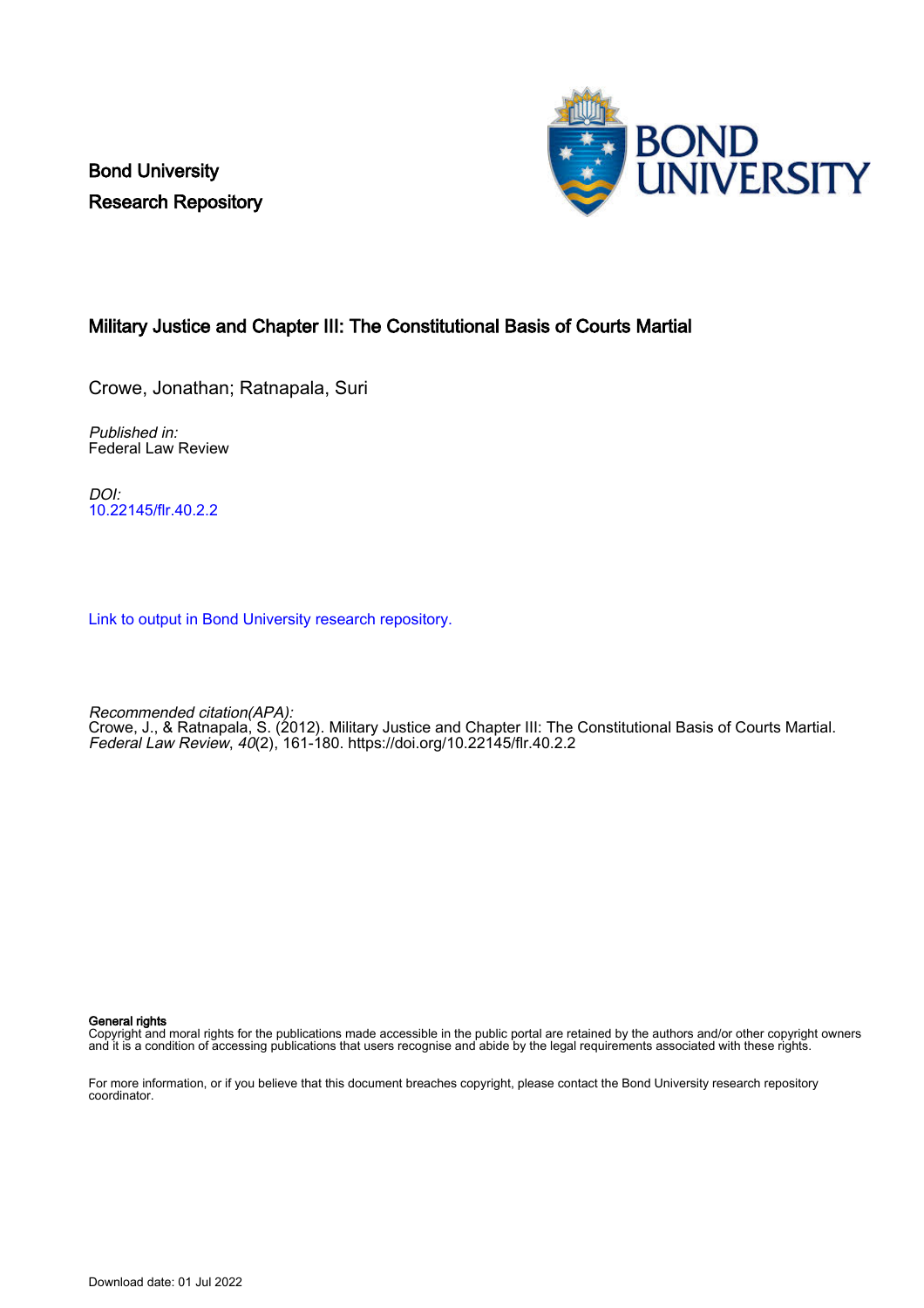# **MILITARY JUSTICE AND CHAPTER III: THE CONSTITUTIONAL BASIS OF COURTS MARTIAL**

*Jonathan Crowe\** **and** *Suri Ratnapala†*

## **ABSTRACT**

The High Court has long struggled with the constitutional status of military tribunals established to hear disciplinary charges against service personnel. The Court's judgments reveal three distinct theories on this issue. The first view holds that military tribunals exercise judicial power, but not 'the judicial power of the Commonwealth' within the meaning of s 71 of the *Constitution*. The second view holds that the power in question is not judicial power at all for constitutional purposes. The third view holds that the power is 'the judicial power of the Commonwealth', but can be exercised by courts martial under a limited exception to the rules set out in Chapter III of the *Constitution*. The first view dominated the High Court's reasoning until *Lane v Morrison* (2009) 239 CLR 230, where the judges endorsed the second view. This article contends that the first and second views pose insuperable difficulties when placed in their broader constitutional context. The authors therefore argue for the third interpretation. They further argue that the constitutional basis for the third view strongly implies that military tribunals may only exercise jurisdiction over offences by military personnel that relate to service discipline.

#### **I INTRODUCTION**

Chapter III of the *Commonwealth Constitution* contains the *Constitution's* express requirements and directives concerning the administration of justice. The first section, s 71, is a pivotal provision of the *Constitution*. It states that '[t]he judicial power of the Commonwealth shall be vested in a Federal Supreme Court, to be called the High Court of Australia, and in such other federal courts as the Parliament creates, and in such other courts as it invests with federal jurisdiction.' The only clear injunction in s 71 is to the effect that the judicial power of the Commonwealth shall be vested in the courts mentioned in that section. However, the High Court has derived from provisions of Chapter III and the structure and theory of the *Constitution* as a whole a doctrine that, subject to certain exceptions, seeks both to vest the judicial power of the Commonwealth in the courts specified in s 71 and to prevent the vesting of nonjudicial powers in the High Court and other federal courts. In recent years, the High

<sup>\*</sup> Associate Professor, T C Beirne School of Law, University of Queensland.<br>The Professor of Public Law, T C Beirne School of Law, University of

<sup>†</sup> Professor of Public Law, T C Beirne School of Law, University of Queensland. The comments of the anonymous referee are gratefully acknowledged.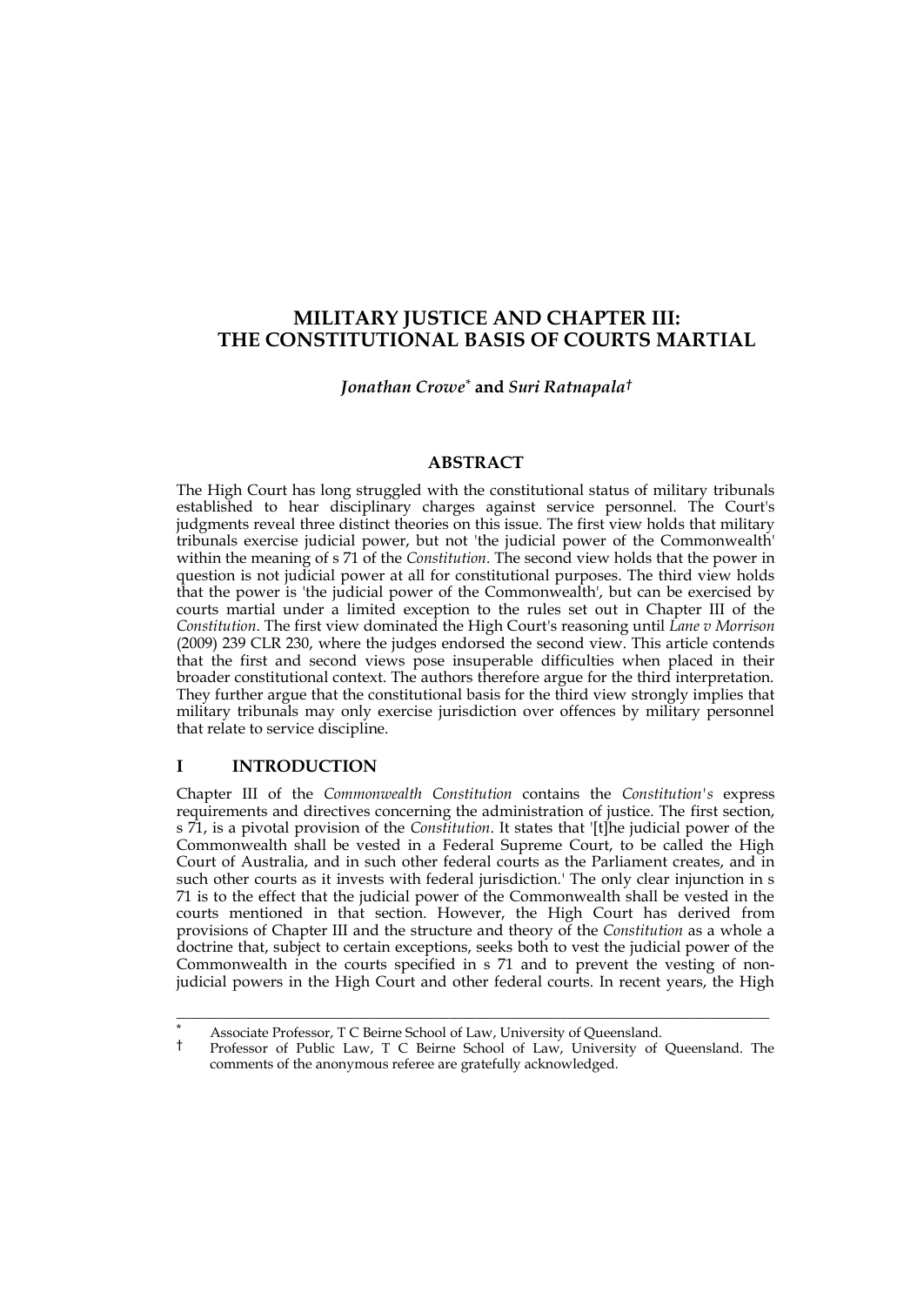Court has also ruled that State courts must not be vested with powers that are incompatible with their constitutional position as courts exercising federal judicial power.<sup>1</sup>

The first major question of interpretation arising from s 71 is whether the affirmative character of the words that vest judicial power in the relevant courts negates the capacity of Parliament to vest such powers in other bodies. In the first case on judicial power decided by the High Court, Griffith CJ decided without discussion that '[i]t follows [from the words of s 71] that the Parliament has no power to entrust the exercise of judicial power to any other hands.' <sup>2</sup> In *R v Davison*, <sup>3</sup> the question was thought to have been settled by *Waterside Workers' Federation of Australia v J W Alexander Ltd* ('*Alexander's Case'*), although that case, too, failed to discuss reasons for the interpretation. <sup>4</sup> It was not until *R v Kirby; Ex parte Boilermakers' Society of Australia*  ('*Boilermakers' Case'*) <sup>5</sup> that the interpretive question was addressed squarely by the Court.

In reiterating the position stated in earlier cases, the majority held that Chapter III 'is an exhaustive statement of the manner in which the judicial power of the Commonwealth is or may be vested' and hence 'no part of the judicial power can be conferred in virtue of any other authority or otherwise than in accordance with the provisions of Chap. III'.<sup>6</sup> On appeal, the Privy Council reached the same conclusion, again treating the question as one of interpretation. Their Lordships agreed with the High Court majority that the affirmative language of s 71 negated the possibility of vesting judicial power in other courts or bodies. They held that Chapter III 'is in its terms detailed and exhaustive'; hence, it is not open to Parliament 'to turn from<br>Chan III to some other source of nower'<sup>7</sup> Chap. III to some other source of power'.

The rule in the *Boilermakers' Case* has been stringently enforced by the High Court for more than fifty years with only a very limited number of exceptions. However, the rule has posed significant problems for the High Court's approach to military tribunals established under Commonwealth legislation to hear criminal and other disciplinary charges against service personnel. The High Court has acknowledged that Parliament may grant military tribunals not constituted in accordance with Chapter III the power to try military offences, subject to certain limitations. However, the nature of this exception and the precise limits of the power that may be granted have not been fully spelt out. In particular, the High Court has found it difficult to settle on a coherent rationale for its decisions in this area.

<sup>1</sup> See, eg, *Kable v Director of Public Prosecutions (NSW)* (1996) 189 CLR 51; *South Australia v Totani* (2010) 242 CLR 1; *Kirk v Industrial Court of New South Wales* (2010) 239 CLR 531; *Wainohu v New South Wales* (2011) 243 CLR 181. For further discussion, see Suri Ratnapala and Jonathan Crowe, 'Broadening the Reach of Chapter III: The Institutional Integrity of State Courts and the Constitutional Limits of State Legislative Power' (2012) 36 *Melbourne University Law Review* (forthcoming).

<sup>2</sup> *Huddart, Parker & Co Pty Ltd v Moorehead* (1909) 8 CLR 330, 355.

<sup>3</sup> (1954) 90 CLR 353, 364.

 $^{4}$  (1918) 25 CLR 434, 442, 467, 480.

 $^{5}$  (1956) 94 CLR 254.<br>6 Ibid 270

 $\frac{6}{7}$  Ibid 270.

<sup>7</sup> *Attorney-General (Cth) v The Queen* (1957) 95 CLR 529, 538.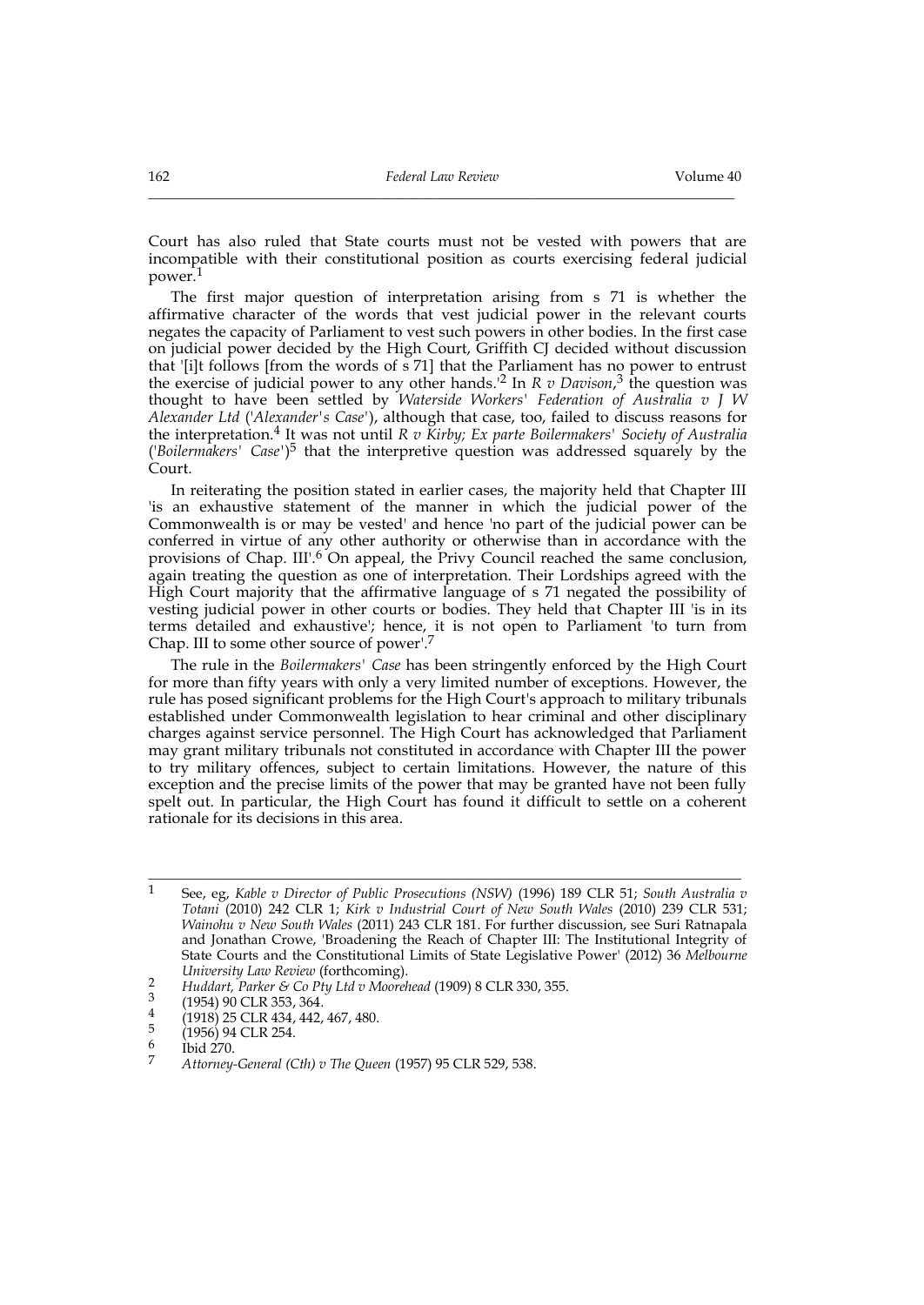This article critically reviews the High Court's jurisprudence on the constitutional status of military tribunals. The Court's judgments reveal three distinct theories on the crucial question of whether military tribunals exercise 'the judicial power of the Commonwealth' within the meaning of s 71. The first view holds that the power exercised by military tribunals is judicial power, but not 'the judicial power of the Commonwealth'. The second view holds that the power in question is not judicial power at all for constitutional purposes. The third view holds that the power is 'the judicial power of the Commonwealth', but can be exercised by military tribunals under an exception to the rule in the *Boilermakers' Case*. The first view dominated the High Court's reasoning until the recent case of *Lane v Morrison*, <sup>8</sup> where the judges unanimously adopted the second view. The third view has significant academic support and was endorsed by Kirby J in two recent cases.

This article examines the doctrinal consistency of each of these approaches. We argue that the first theory is unsatisfactory, since the power of military courts to try and punish service personnel meets all the usual criteria for 'the judicial power of the Commonwealth' within s 71. The theory effectively creates a sui generis form of judicial power beyond the reach of constitutional guarantees, contrary to the terms and spirit of Chapter III. It also yields a strained and artificial view of the relationship between service and civil offences arising from the same conduct. We criticise the second theory on similar grounds. The power of military tribunals displays all the features of a central case of judicial power. Any attempt to exclude it from that category rests on a dangerous and unsound theory of chameleon powers. It follows that the first and second theories pose insuperable difficulties when placed within the wider context of Chapter III jurisprudence. The third theory, by contrast, is more consistent with established doctrine and more forthright in its acceptance of the pragmatic historical reasons for the constitutionality of courts martial.

The third view described above has previously been advocated by a number of academic commentators, including one of the authors of this article.<sup> $\sigma$ </sup> However, the article builds on the existing literature in two important ways. First, it reconsiders the issue in light of the High Court's recent decisions on military justice in *White v Director of Military Prosecutions*<sup>10</sup> and *Lane*, <sup>11</sup> which have seen a notable shift in the judges' lines of reasoning. Second, it draws out the connection between the Chapter III issue raised above and the parallel debate about the types of offences that can legitimately be tried by military tribunals. The High Court has been divided on the issue of whether military tribunals can constitutionally try any offence committed by service personnel (the *service status theory*) or whether a more substantial connection to military discipline is required (the *service connection theory*). We argue that the constitutional reasoning behind our preferred view on the judicial power question strongly supports the service

<sup>8</sup> (2009) 239 CLR 230 ('*Lane'*).

<sup>9</sup> Suri Ratnapala, *Australian Constitutional Law: Foundations and Theory* (Oxford University Press, 2002) 179-180. See also Zelman Cowen, 'The Separation of Judicial Power and the Exercise of Defence Powers in Australia' (1948) 26 *Canadian Bar Review* 829; R A Brown, 'The Constitutionality of Service Tribunals under the *Defence Force Discipline Act 1982*' (1985) 59 *Australian Law Journal* 319; Andrew Mitchell and Tania Voon, 'Defence of the Indefensible? Reassessing the Constitutional Validity of Military Service Tribunals in Australia' (1999) 27 *Federal Law Review* 499.

<sup>10</sup> (2007) 231 CLR 570 ('*White'*).

<sup>(2009) 239</sup> CLR 230.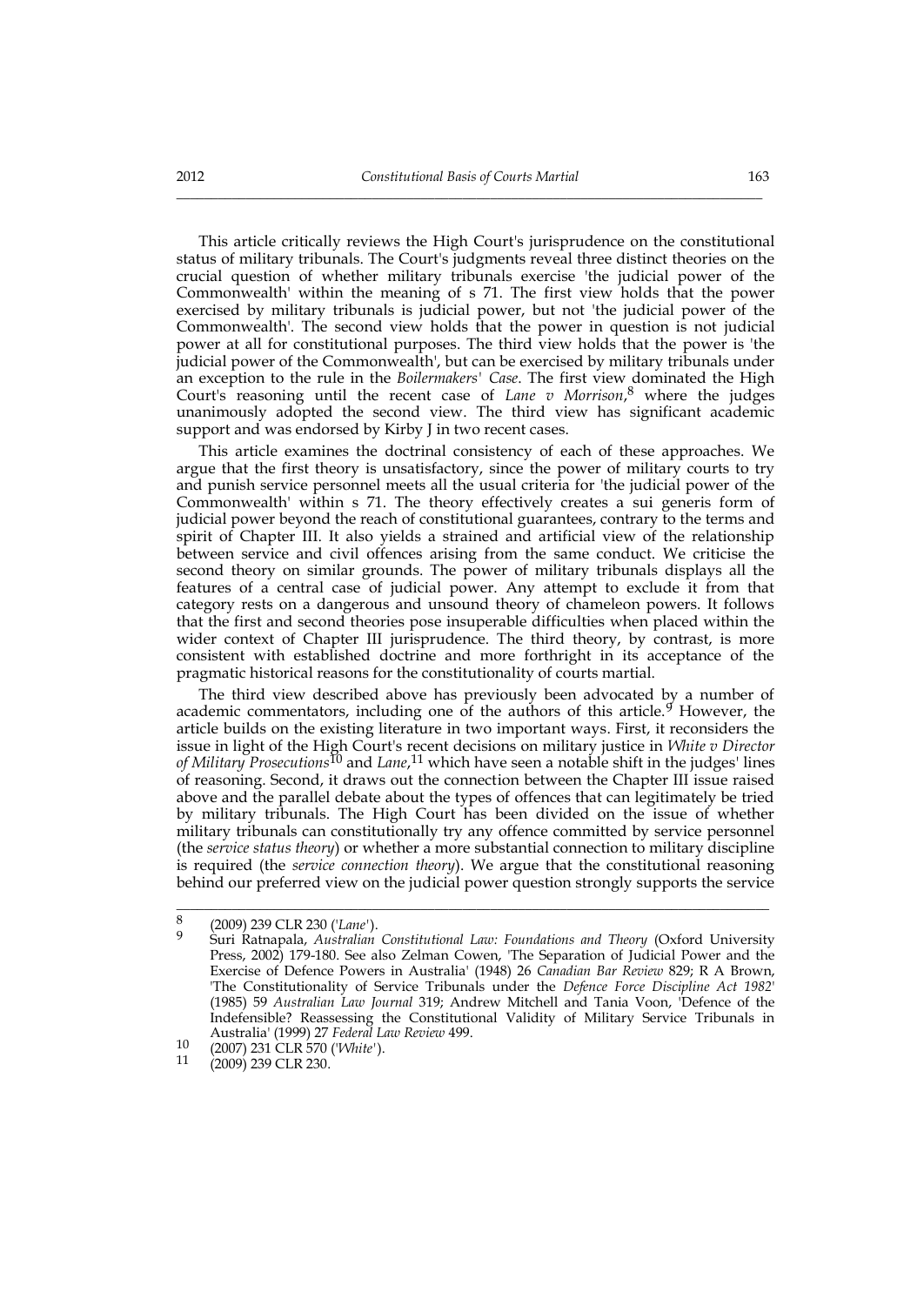connection theory. The two issues are therefore more tightly connected than it might at first appear.

### **II TWO COMPETING THEORIES**

The High Court has long accepted that military tribunals have the constitutional power to try military offences. The historical legitimacy of courts martial springs from the operational requirements of a military force. In the early case of *Dynes v Hoover*, the United States Supreme Court affirmed that the *United States Constitution* empowers Congress to 'provide for the trial and punishment of military and naval offences in the manner then and now practiced by civilized nations'. <sup>12</sup> As the Supreme Court noted in a later decision, 'it is the primary business of armies and navies to fight or be ready to fight wars should the occasion arise'.<sup>13</sup> The organisational readiness and operational effectiveness required of a military force demands a special brand of discipline. The military has effectively become a 'specialized society separate from civilian society'.<sup>14</sup> Hence, the capacity to enforce discipline through its own tribunals is an inherent feature of a military force.

The High Court followed the United States authorities to uphold the constitutionality of courts martial in *R v Bevan; Ex parte Elias & Gordon*<sup>15</sup> and *R v Cox; Ex parte Smith*. <sup>16</sup> Williams J observed in *Bevan* that '[a]s the establishment of courtsmartial is necessary to assist the Governor-General, as Commander-in-Chief… to control the forces and thereby maintain discipline, I think it must follow that the Commonwealth Parliament, like Congress, can legislate for such courts.<sup>17</sup> Similarly, Dixon J remarked in *Cox* that '[t]o ensure that discipline is just, tribunals acting judicially are essential to the organization of an army or navy or air force'.<sup>18</sup> The legitimacy of military tribunals as part of the Australian constitutional order has therefore never really been in doubt.

The precise constitutional justification for military justice to be administered by military tribunals, however, has long been unsettled. In particular, the High Court needed to overcome the injunction in the *Boilermakers' Case* that only courts established according to the provisions of Chapter III may exercise the judicial power of the Commonwealth. The defence power in  $s 51$ (vi), which was relied upon to establish courts martial, is granted 'subject to this Constitution'. <sup>19</sup> The power is therefore subject to Chapter III. In *Bevan*, Starke J addressed this issue, although the parties in the case did not raise it. His Honour found that the courts martial under the *Navy Discipline Act 1866* (Imp) exercised judicial power<sup>20</sup> but, following *Dynes v Hoover*, proceeded to hold that they were not exercising 'the judicial power of the Commonwealth' within the meaning of s 71.<sup>21</sup>

<sup>12</sup> 61 US (20 How) 65, 79 (1858).

<sup>13</sup> *United States ex rel Toth v Quarles,* 350 US 11, 17 (1955).

<sup>14</sup> *Parker v Levy* 417 US 733, 743 (1974).

<sup>15</sup> (1942) 66 CLR 452 ('*Bevan'*).

<sup>16</sup> (1945) 71 CLR 1 ('*Cox'*).

 $^{17}$  (1942) 66 CLR 452, 481.

 $18$  (1945) 71 CLR 1, 23.

<sup>19</sup> *Australian Constitution* s 51. 20 (1942) 66 CLR 452, 466.

<sup>21</sup> Ibid 467–8.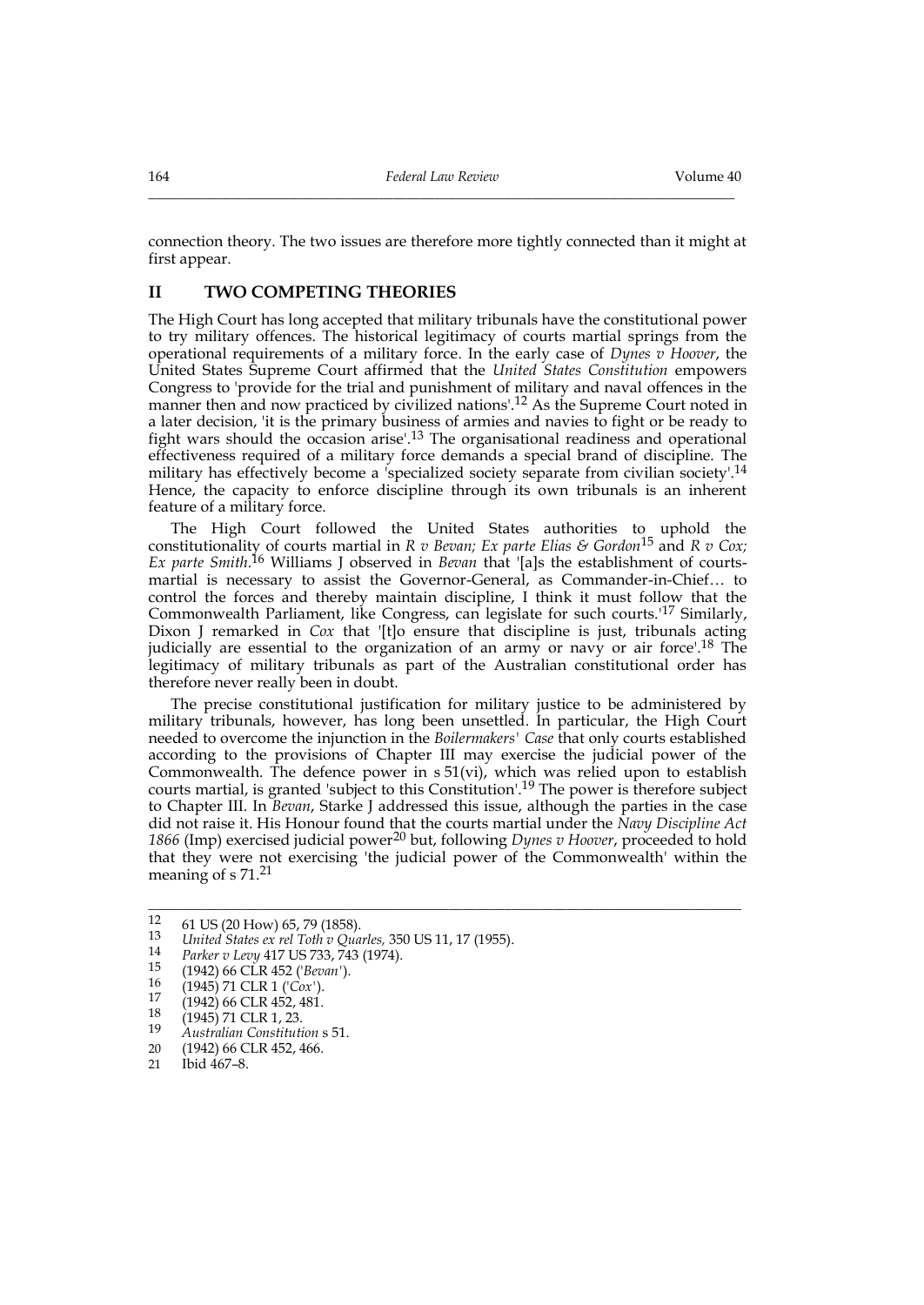In *Cox*, Dixon J considered the nature of the argument that justifies the establishment of courts martial. His Honour took the view that the apparent exception recognised with respect to the armed forces is, in fact, not a real exception.<sup>22</sup> Establishment of these tribunals does not derogate at all from the constitutional injunctions regarding judicial power because 'they do not form part of the judicial system administering the law of the land'. <sup>23</sup> Dixon J's terse comments in *Cox* are open to two interpretations. His Honour might be read as agreeing with Starke J in *Bevan* that military tribunals do not exercise 'the judicial power of the Commonwealth'. 24 Alternatively, he might be interpreted as holding that the power exercised by military tribunals is not judicial power at all.

The constitutional status of courts martial was revisited by the High Court in *Re Tracey; Ex parte Ryan*. <sup>25</sup> In that case, the Court considered whether Parliament could establish service tribunals for the trial and punishment of service personnel accused of committing 'civil offences' that are ordinarily triable by regular civil courts. These courts martial were not constituted in accordance with Chapter III. Parliament's competence to vest such powers in the courts martial was claimed under s 51(vi) of the *Constitution*. The Court had no difficulty in finding that these tribunals exercised judicial power. As Mason CJ, Wilson and Dawson JJ put it in their joint judgment, '[t]here has never been any real dispute about that.' <sup>26</sup> Their Honours then restated the established rule that judicial powers relating to subject matters specified in s 51 must be created under Chapter III. They said:

Of course, the powers bestowed by s. 51 are subject to the Constitution and thus subject to Ch. III. The presence of Ch. III means that, unless, as with the defence power, a contrary intention may be discerned, jurisdiction of a judicial nature must be created under Ch. III and that it must be given to one or other... courts as the Parliament creates or such other courts as it invests with federal jurisdiction.<sup>27</sup>

Their Honours proceeded to hold that the 'power to make laws with respect to the defence of the Commonwealth contains within it the power to enact a disciplinary code standing outside Ch. III and to impose upon those administering that code the duty to act judicially'.<sup>28</sup> This statement is open to two interpretations. It could mean that the relevant disciplinary power, though judicial power, is not within the concept of the 'judicial power of the Commonwealth' for s 71 purposes. Alternatively, it could mean that the power is part of 'the judicial power of the Commonwealth', but may nevertheless be vested in a tribunal outside Chapter III, under an exception to the *Boilermakers'* rule. The joint judgment of Brennan and Toohey JJ in *Re Tracey*, however, was less ambiguous. Their Honours were clearly inclined to adopt the view of Starke J

 $\frac{22}{23}$  (1945) 71 CLR 1, 23.

 $\frac{23}{24}$  Ibid.

<sup>24</sup> This interpretation is adopted without much discussion by Mason CJ, Wilson and Dawson JJ in *Re Tracey; Ex parte Ryan* (1989) 166 CLR 518, 540 ('*Re Tracey'*). See also *White* (2007) 231 CLR 570, 585 (Gleeson CJ). For a different view, see *Re Tracey* (1989) 166 CLR 518, 582 (Deane J).

 $\frac{(25)(1989)}{1989}$  166 CLR 518.

 $\frac{26}{27}$  Ibid 540.

 $\frac{27}{28}$  Ibid.

Ibid 541.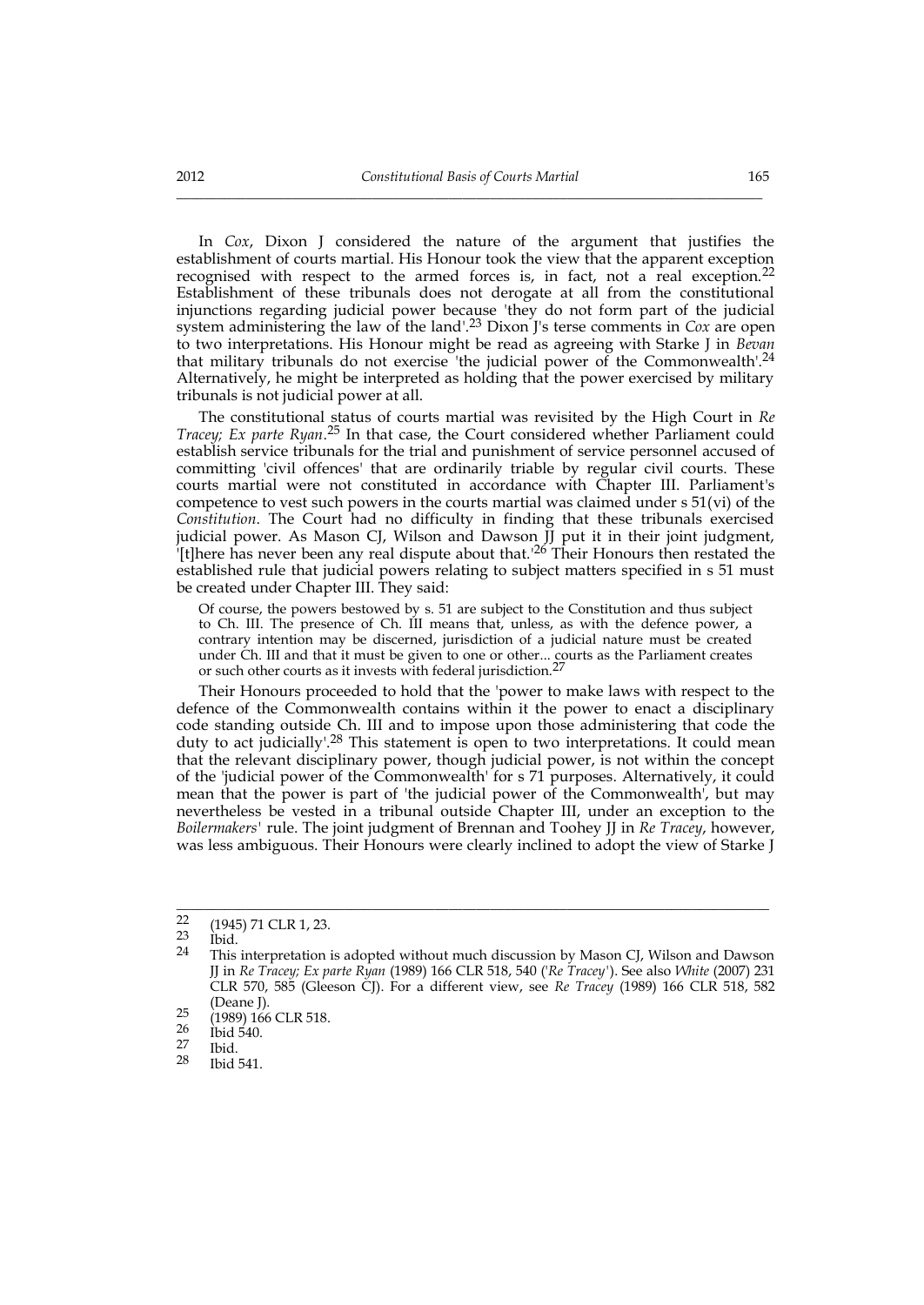in *Bevan* that courts martial exercise judicial power, but not 'the judicial power of the Commonwealth'. 29

Brennan and Toohey JJ reasoned that if the power exercised by military tribunals was 'part of "[t]he judicial power of the Commonwealth" within the meaning of that phrase in s. 71… the jurisdiction can be validly vested only in a court mentioned in s.  $71$  of the Constitution – a Ch. III court – but, if it is not, there can be no objection to the vesting of that jurisdiction in service tribunals'.<sup>30</sup> This led them to embrace the conclusion that the power was not 'the judicial power of the Commonwealth'. Their Honours reasoned as follows:

As the defence power authorizes the Parliament to establish the permanent armed forces of the Commonwealth and to employ them in different times and places and in a variety of circumstances, a grant of disciplinary powers to be exercised judicially by officers of the armed forces is—as it has historically been regarded—an essential concomitant. Just as the scope of s. 51(vi) changes according to time, place and circumstance, so does the jurisdiction of service tribunals. But, when that jurisdiction falls to be exercised, the power which is exercised is not the judicial power of the Commonwealth; it is a power sui generis which is supported solely by s. 51(vi) for the purpose of maintaining or enforcing service discipline.31

Deane J, adopting what he termed 'an essentially pragmatic construction', held that the term '"the judicial power of the Commonwealth" in Ch. III' excluded 'those judicial powers of military tribunals which have traditionally been seen as lying outside what Dixon J described as "the judicial system administering the law of the land".<sup>132</sup> Gaudron J drew a similar distinction between what she called 'military judicial power' and 'the judicial power… comprehended in the expression "the judicial power of the Commonwealth" as used in Ch. III of the Constitution'. <sup>33</sup> Thus, a clear majority in *Re Tracey* held that the power exercised by courts martial, although strictly judicial in character, does not fall within the concept of 'judicial power of the Commonwealth'.

The proposition that the traditional power of military tribunals to hear charges against service personnel is not 'judicial power of the Commonwealth' within the meaning of s 71 was reiterated by a majority of the High Court in the 2007 case of *White v Director of Military Prosecutions*. <sup>34</sup> Six of the judges in that case (Gleeson CJ, Gummow, Hayne, Callinan, Heydon and Crennan JJ, Kirby J dissenting) confirmed that the exercise of this power is not subject to the requirements of Chapter III, even if the offences being tried are not purely disciplinary in nature. The case involved charges of indecency and assault brought against a Chief Petty Officer in the Royal Australian Navy based on acts committed when the accused was off duty and out of uniform.

The joint judgment of Gummow, Hayne and Crennan JJ in *White* endorsed Starke J's view in *Bevan* that the power exercised by service tribunals is judicial power, but not 'the judicial power of the Commonwealth'. <sup>35</sup> This also seems to be the view of Gleeson

 $\frac{29}{1989}$  (1989) 166 CLR 518, 572.

 $\frac{30}{31}$  Ibid 564.

<sup>31</sup> Ibid 574. Their Honours reiterated this position in *Re Nolan; Ex parte Young* (1991) 172 CLR 460, 479.

 $\frac{32}{33}$  (1989) 166 CLR 518, 583.

 $\frac{33}{34}$  Ibid 598.

 $\frac{34}{35}$  (2007) 231 CLR 570.

<sup>35</sup> Ibid 595–8.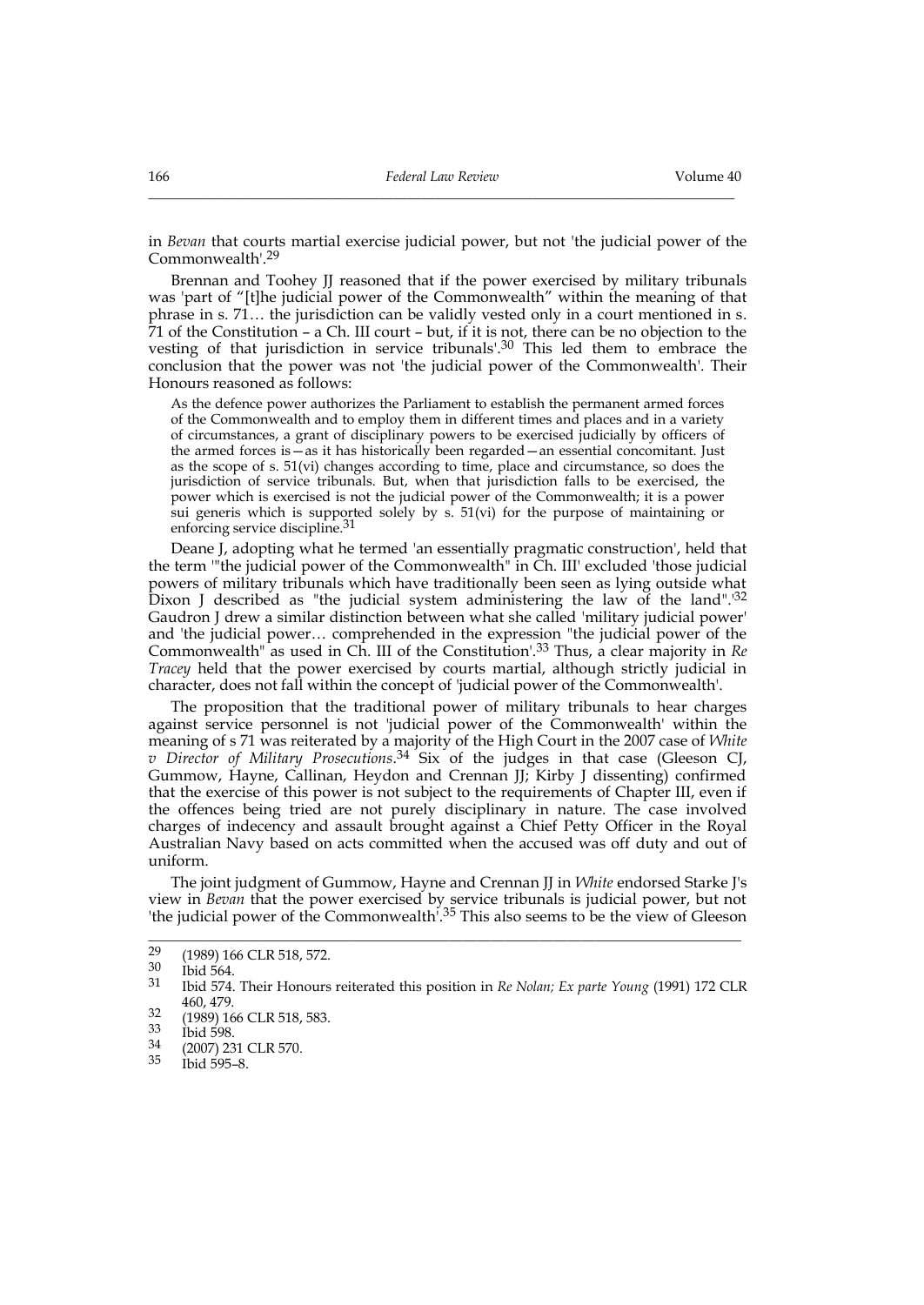$CI<sup>36</sup>$  A clear majority of the Court therefore endorsed this interpretation. Callinan L however, described the power exercised by service tribunals as a special sort of 'executive power' which should nonetheless be exercised 'in a proper and judicial way'.<sup>37</sup> His Honour therefore seems to have thought that the power is not 'the judicial power of the Commonwealth' because it is not judicial power at all. Heydon J's very short judgment endorsed Callinan J's analysis of the authorities, but did not express an opinion on the precise line of reasoning that should be adopted to support those past decisions.<sup>38</sup>

The issue arose again in the recent High Court case of *Lane v Morrison*. <sup>39</sup> That case concerned the validity of amendments to the *Defence Force Discipline Act 1982* (Cth) creating a new body  $-$  the Australian Military Court (AMC)  $-$  to administer military justice. The High Court held unanimously that the AMC was exercising the judicial power of the Commonwealth within the meaning of Chapter III. Since the AMC did not comply with the requirements of Chapter III regarding the appointment and tenure of judges, the relevant parts of the Act were constitutionally invalid. In reaching this conclusion, the members of the Court emphasised the fact that the AMC was a 'court of record' set up as a conclusive arbiter of guilt or innocence of those charged with service offences. This contrasted with the earlier system of courts martial, whose decisions were subject to review and enforcement by higher levels of the military hierarchy.<sup>40</sup>

All the judges in *Lane* seemed inclined to the view that the traditional courts martial which the AMC replaced did not exercise judicial power at all for constitutional purposes. This was despite the fact that Hayne, Crennan and Gummow JJ had previously suggested in *White* that the power was judicial power, but not 'the judicial power of the Commonwealth'. One of the defining characteristics of a judicial decision set out in the oft quoted judgment of Griffith CJ in *Huddart, Parker & Co Pty Ltd v Moorehead* is its 'binding and authoritative' effect.<sup>41</sup> The High Court held in *Lane* that decisions of courts martial lacked this quality, as they were subject to review and confirmation by the military hierarchy. As the joint judgment of Hayne, Heydon, Crennan, Kiefel and Bell JJ noted:

A court-martial did not make a binding and authoritative decision of guilt or determination of punishment. A court-martial did not enforce its decisions. Enforcement of any decision, other than acquittal of the accused, depended upon the outcome of review of the decision within the chain of command.<sup>42</sup>

The superior military authority that automatically reviewed the judgment of a court martial was not bound to act in the manner of an appeals court within the civilian system. Rather, it was empowered to make any decision that could 'reasonably be regarded as substantially serving the purpose of maintaining or enforcing service

 $\frac{36}{37}$  Ibid 585-6.

 $\frac{37}{38}$  Ibid 649.

 $\frac{38}{39}$  Ibid 650.

 $\frac{39}{40}$  (2009) 239 CLR 230.

<sup>40</sup> (2009) 239 CLR 230, 248 (French CJ and Gummow J), 256–7 (Hayne, Heydon, Crennan, Kiefel and Bell JJ).

<sup>41</sup> (1909) 8 CLR 330, 357 ('*Huddart, Parker*').

<sup>42</sup> (2009) 239 CLR 230, 261.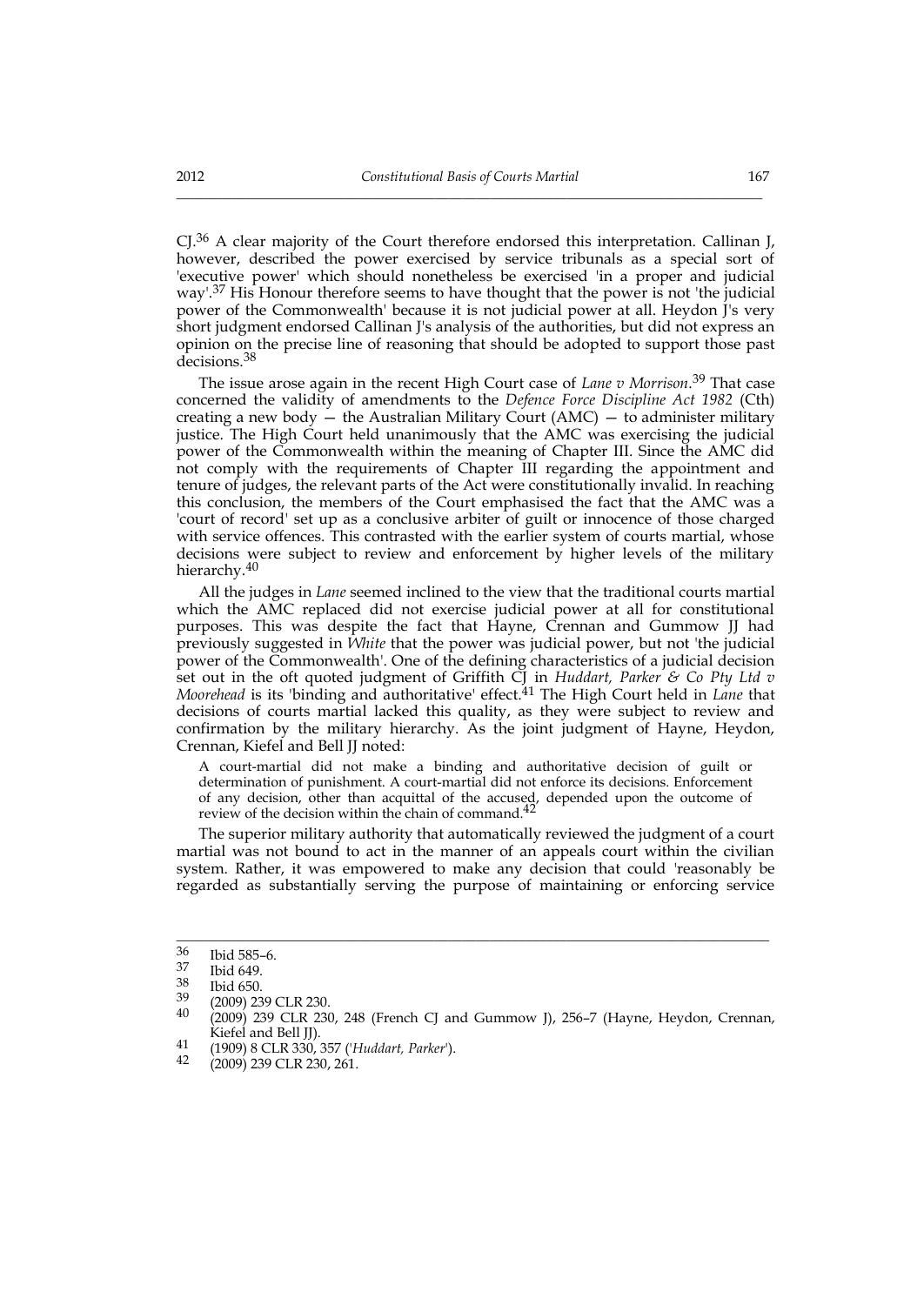discipline'.<sup>43</sup> Their Honours therefore agreed with the characterisation of military tribunals given by Platt J of the Supreme Court of New York in *Mills v Martin*:

The proceedings of the Court-Martial were not definitive, but merely in the nature of an inquest, to inform the conscience of the commanding officer. He, alone, could not condemn or punish, without the judgment of a Court-Martial; and, it is equally clear, that the Court could not punish without his order of confirmation.44

The joint judgment of French CJ and Gummow J adopted a similar analysis. Their Honours cited the statement of Starke J in *Bevan* that although military tribunals did not exercise 'the judicial power of the Commonwealth', they did exercise judicial power. However, they went on to note that 'the only judicial power which the *Constitution* recognises is that exercised by the branch of government identified in Ch III.<sup>45</sup> The power of courts martial is therefore not judicial power for constitutional purposes, due to its traditional exercise by the military hierarchy, even though the officers wielding it have a duty to 'act judicially'. <sup>46</sup> The decisions of the AMC were subject only to the appellate jurisdiction of the Defence Force Discipline Appeal Tribunal and the Federal Court, placing them outside the chain of command.<sup>47</sup> Their Honours concluded that the AMC, unlike traditional courts martial, exercised the judicial power of the Commonwealth.

The prevailing view of the High Court until *Lane* was clearly in line with Starke J's approach in *Bevan*. It should be noted, however, that until *Re Tracey* this position had never been unequivocally endorsed by a majority of the Court. The judgments in *Lane* then moved away from this position in favour of the view that the power traditionally exercised by courts martial is not judicial power at all, due to its place within the military hierarchy. This stance echoed the view suggested earlier by Callinan J in *White*. In the following sections, we will show that both these positions encounter serious difficulties. We will then argue that these problems are avoided by a third possible view: that the power of military tribunals is 'the judicial power of the Commonwealth', but can be exercised by courts martial under an exception to the rules set out in Chapter III.

### **III THE PROBLEM OF PARALLEL JURISDICTION**

The view preferred by most High Court judges until *Lane* — that while the power exercised by courts martial is judicial power, it is not 'judicial power of the Commonwealth' — causes a great deal of conceptual difficulty. In the first place, if it is not 'judicial power of the Commonwealth', then what type of judicial power is it? The wording of s 71 seems primarily intended to distinguish 'the judicial power of the Commonwealth' from the judicial power of the States. However, it is clear that the High Court judges do not regard the power of military tribunals as falling within the latter category. Indeed, it would make no sense to do so, since military tribunals are established under the Commonwealth defence power in s 51(vi) of the *Constitution*. Prosecutions before courts martial are matters [i]n which the Commonwealth, or a

 $\Box$ 43 Ibid 239, quoting Department of Defence, *Government Response to the Senate Report on the Effectiveness of Australia's Military Justice System*, Parl Paper No 134 (2005)*.*

<sup>44</sup> Ibid 257, quoting 19 Johns 7, 30 (1821).<br> $45$ Ibid 278

 $\frac{45}{46}$  Ibid 248.

 $\frac{46}{47}$  Ibid 247.

Ibid 248.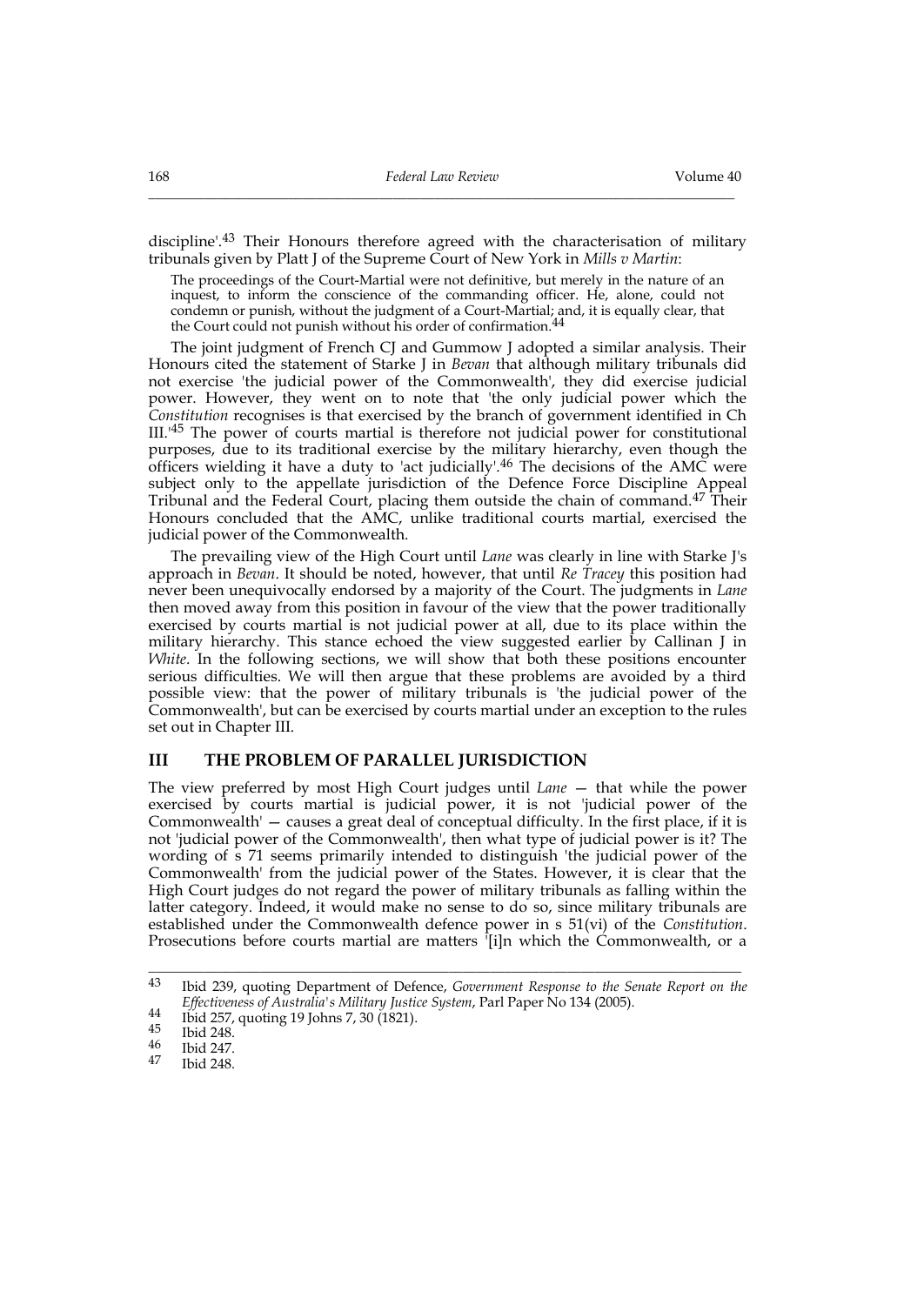person suing or being sued on behalf of the Commonwealth, is a party'. They therefore involve the original jurisdiction that s 75(iii) of the *Constitution* vests in the High Court. They are also matters '[a]rising under any laws made by the Parliament' as stated in s 76(ii) of the *Constitution*. In what sense, then, can it be said that the judicial power of such tribunals is not 'judicial power *of the Commonwealth*'? 48

A number of High Court judges have purported to answer this question by saying that the judicial power in question is sui generis. <sup>49</sup> It belongs to neither the Commonwealth nor the States. However, it is difficult to find any basis in constitutional law or theory for this kind of free floating judicial power. Indeed, the notion of a sui generis judicial power seems fraught with danger. The judicial power of the Commonwealth is governed by Chapter III, while State courts are governed by State law and the High Court's emerging jurisprudence on institutional integrity.<sup>50</sup> The notion of a special form of judicial power wholly unfettered by the usual constitutional guarantees seems contrary to the spirit of both Chapter III and the High Court's jurisprudence since the *Wheat Case*. 51

The decision of the judges cited above to create an entirely new category for the judicial power of military tribunals therefore smacks of ad hockery. The position also leads to other difficulties. One of the consequences of treating the power of courts martial as judicial power outside Chapter III is that it cannot be vested in Chapter III courts according to the rule confirmed in *Re Wakim; Ex parte McNally*. <sup>52</sup> Thus, if a particular offence is triable by a court martial as involving power that lies outside Chapter III, a serious question arises whether an offence cast in the identical terms could be made triable by a Chapter III court as a civil offence. This difficulty is eliminated if the High Court frankly concedes that it is recognising, in the case of courts martial, a limited exception to the general rules regarding judicial power based on historical and practical considerations.

The High Court has built up a considerable body of jurisprudence dealing with the relationship between military tribunals and civil courts, but it fails to adequately dispose of the above difficulty. An act that constitutes a punishable breach of military discipline may also be an offence under general State or Commonwealth law. Under s 61 of the *Defence Force Discipline Act*, acts of defence members and defence civilians are service offences if they are Territory offences under the law applicable to the Jervis Bay Territory. Offences such as rape, murder, looting and assaulting a superior officer will not only be serious military offences, but also civil offences under State and Territory law. To take an example with respect to Commonwealth law: drug trafficking is a service offence under s 59(1) of the *Defence Force Discipline Act* and a civil offence under the *Customs Act 1901* (Cth). The High Court's jurisprudence makes it clear that

<sup>48</sup> For related criticisms, see *White* (2007) 231 CLR 570, 616–17 (Kirby J).

<sup>49</sup> See, eg, *Re Tracey* (1989) 166 CLR 518, 574 (Brennan and Toohey JJ); *White* (2007) 231 CLR 570, 586 (Gleeson CJ).

<sup>50</sup> See, eg, *Kable v Director of Public Prosecutions (NSW)* (1996) 189 CLR 51; *South Australia v Totani* (2010) 242 CLR 1; *Kirk v Industrial Court of New South Wales* (2010) 239 CLR 531; *Wainohu v New South Wales* (2011) 243 CLR 181. For discussion, see Ratnapala and Crowe, above n 1.

<sup>51</sup> *New South Wales v Commonwealth* (1915) 20 CLR 54.

<sup>52</sup> (1999) 198 CLR 511 ('*Re Wakim*').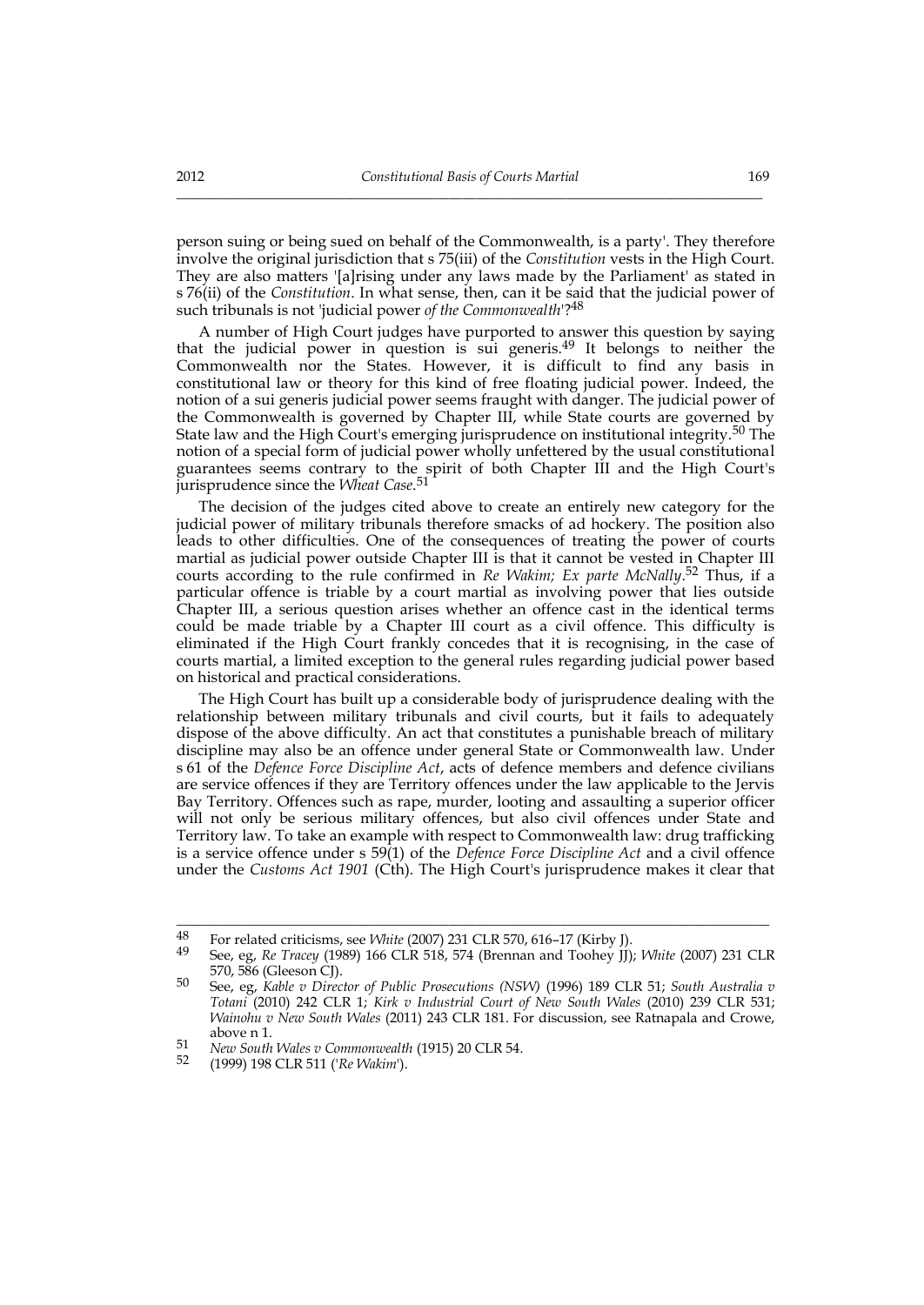the two jurisdictions may exist simultaneously. However, it is important to work out all the implications of this proposition.

Often, the service offence and the civil offence will be identical, particularly where the service offence is created by direct reference to a civil offence. However, they need to be conceptually distinguished if the theory that the power with respect to the service offence is judicial power that lies outside Chapter III is correct. One may argue that an act is a service offence owing to its prejudicial impact on the service and a civil offence because of its impact on a wider community interest. If so, it could be contended that the jurisdiction to try the service offence cannot be vested in a federal court, for that would involve the exercise of judicial power outside Chapter III. State courts would also lack jurisdiction over such offences, because any State law purporting to confer such jurisdiction will fail for inconsistency with a valid Commonwealth law.

The view that the power exercised by military tribunals is not 'the judicial power of the Commonwealth' therefore means that Commonwealth and State courts are constitutionally barred from trying service offences. It also entails that military tribunals lack constitutional jurisdiction over civil offences. Parliament cannot confer on a court martial the power to try a civil offence under Commonwealth law, because such power will almost certainly fall within s 75(iii) of the *Constitution* (dealing with matters to which the Commonwealth is a party) and thus be required to be exercised by the High Court or another federal court established according to Chapter III. The Commonwealth Parliament lacks the constitutional power to confer on courts martial jurisdiction to try civil offences under State law. More significantly, having regard to s 106 of the *Constitution*, any attempt to do so is likely to be treated as an impermissible invasion of State judicial power.<sup>54</sup>

In *Re Tracey*, Brennan and Toohey JJ made plain their view that the fact that an act may be tried as a service offence by a court martial does not 'impair civil jurisdiction' over the corresponding civil offence.<sup>55</sup> They reasoned:

The purpose of criminal proceedings in the civil courts is far wider and the exercise of jurisdiction by civil courts may properly embrace considerations which have no relevance to service discipline. It is the difference between the purpose of proceedings before service tribunals and the purpose of proceedings before civil courts that justifies the subjection of service personnel to the jurisdiction of both.<sup>56</sup>

This theory seeks to distinguish the service jurisdiction of military tribunals from the civil jurisdiction of Commonwealth and State courts based on the purpose of the prosecution. If the purpose is military discipline, the jurisdiction lies solely with courts martial. If the purpose is civil order more generally, the jurisdiction lies solely with the civil courts. However, these purposes are vague and will surely overlap in many cases. A purposive delineation of these two types of offences therefore fits uneasily with the High Court's construal of the constitutional framework, according to which there is a strict separation between the two forms of jurisdiction.

It bears emphasising that a military offence and a civil offence will often be constituted by exactly the same conduct. The High Court has found no reason to examine the validity of s 190(1) of the *Defence Force Discipline Act*, which provides that

<sup>53</sup> *Australian Constitution* s 109.

<sup>54</sup> *Re Tracey* (1989) 166 CLR 518, 547, 575.

 $\frac{55}{56}$  Ibid 570.

<sup>56</sup> Ibid 571.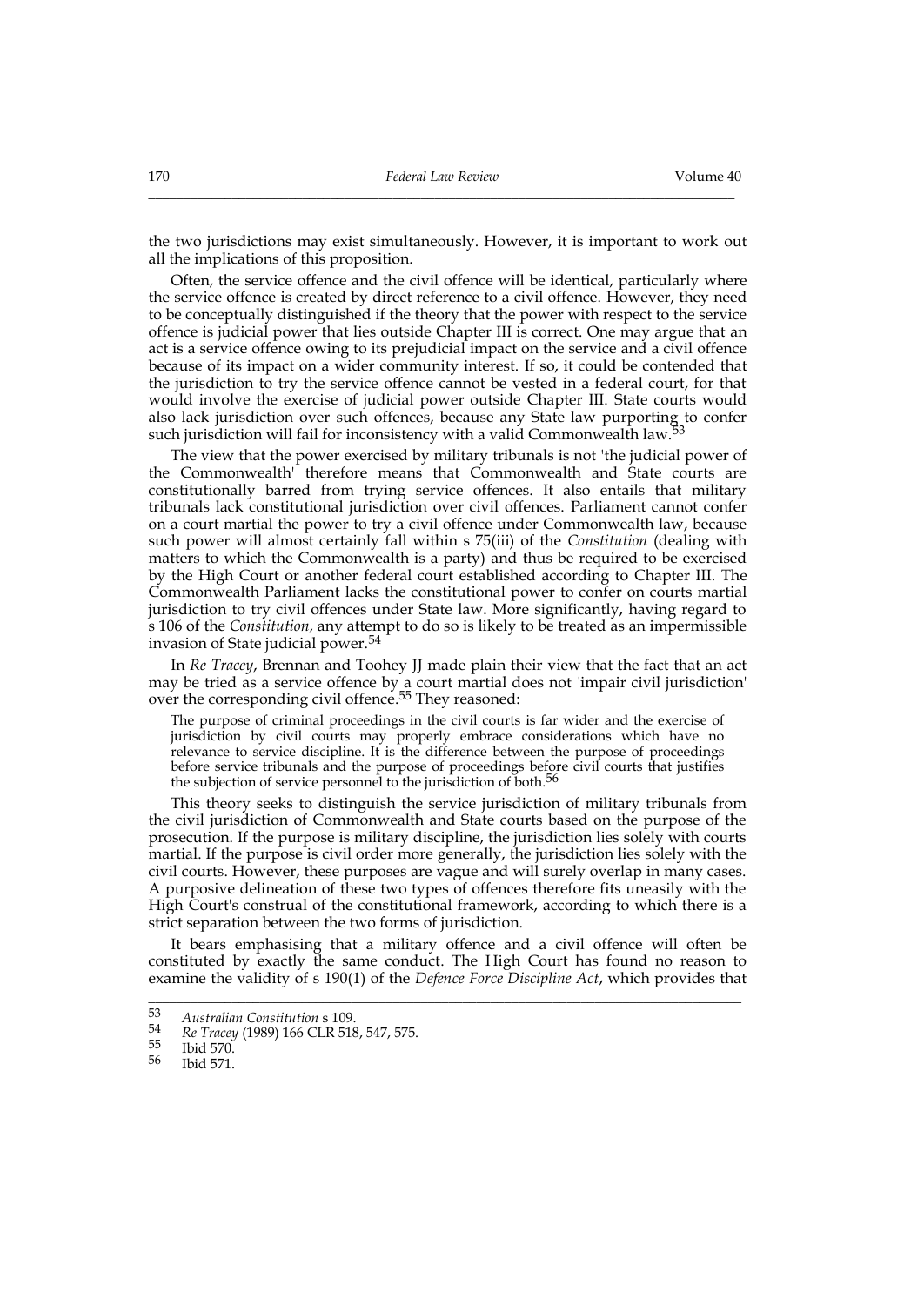'subject to the Constitution, a civil court does not have jurisdiction to try a charge of a service offence'. However, the corresponding civil offence will be triable by a Chapter III court or a State court, depending on the law under which it arises. In *Re Tracey*, the High Court considered s 190(3) and (5) of the *Defence Force Discipline Act*, which sought to deprive civil courts of jurisdiction to try a person for a civil offence where a court martial had exercised jurisdiction in relation to 'substantially the same offence'. All the judges who considered the issue found these ouster clauses to be unconstitutional.<sup>57</sup>

We are therefore left with the position that the same conduct may give rise to two incompatible forms of jurisdiction, which cannot validly be exercised by the same tribunal. These two forms of jurisdiction appear to be inherently overlapping and intertwined, due to their purposive definitions. Nonetheless, the first theory treats them as entirely separate forms of power: one falls within the general judicial power of the Commonwealth or the States, while the other is sui generis. A body that exercises one form of jurisdiction is therefore constitutionally barred from exercising the other. This framework seems artificial in the extreme. It posits a clear and rigid jurisdictional delineation where none exists, purely for the purposes of doctrinal convenience.

#### **IV THE PROBLEM OF CHAMELEON POWERS**

The conceptual difficulties discussed above pose serious problems for the theory that power with respect to military offences is judicial power, but not 'judicial power of the Commonwealth'. The alternative theory that the power of courts martial is non-judicial does not fare any better. According to the latter view, the power in question should be exercised 'judicially', but it is not strictly judicial in character.<sup>58</sup> This is the position adopted by all the High Court judges in *Lane* and Callinan J in *White*. It is also consistent with Dixon J's brief comments in *Cox*, <sup>59</sup> although those remarks have usually been interpreted as agreeing with Starke J's approach in *Bevan*. The view that the power exercised by military tribunals is not judicial power at all avoids the need to recognise a sui generis category of free floating judicial power. However, it creates other difficulties.

The first of these is that the determination of criminal guilt is generally regarded as a central case of judicial power. The High Court has strongly signalled that punitive detention by a non-judicial body violates Chapter III. In *Chu Kheng Lim v Minister for Immigration, Local Government and Ethnic Affairs*, the Court held by majority that executive detention of illegal aliens for the purpose of deportation did not involve judicial power.<sup>60</sup> However, Brennan, Deane and Dawson JJ said that if the power to detain was not limited to 'what is reasonably capable of being seen as necessary for the purposes of deportation or necessary to enable an application for an entry permit to be made and considered', the detention 'will be of a punitive nature and contravene Ch. III's insistence that the judicial power of the Commonwealth be vested exclusively in the courts which it designates'. 61

 $\_$  ,  $\_$  ,  $\_$  ,  $\_$  ,  $\_$  ,  $\_$  ,  $\_$  ,  $\_$  ,  $\_$  ,  $\_$  ,  $\_$  ,  $\_$  ,  $\_$  ,  $\_$  ,  $\_$  ,  $\_$  ,  $\_$  ,  $\_$  ,  $\_$  ,  $\_$  ,  $\_$  ,  $\_$  ,  $\_$  ,  $\_$  ,  $\_$  ,  $\_$  ,  $\_$  ,  $\_$  ,  $\_$  ,  $\_$  ,  $\_$  ,  $\_$  ,  $\_$  ,  $\_$  ,  $\_$  ,  $\_$  ,  $\_$  , 57 (1989) 166 CLR 518, 547 (Mason CJ, Wilson and Dawson JJ), 575 (Brennan and Toohey JJ), 602–3 (Gaudron J).

<sup>58</sup> See *White* (2007) 231 CLR 570, 649 (Callinan J); *Lane* (2009) 239 CLR 230, 247 (French CJ and Gummow J).

 $\frac{59}{(1945)}$   $\frac{71 \text{ CLR}}{71 \text{ CLR}}$  1, 23.

 $^{60}$  (1992) 176 CLR 1.<br>61 Ibid 33

Ibid 33.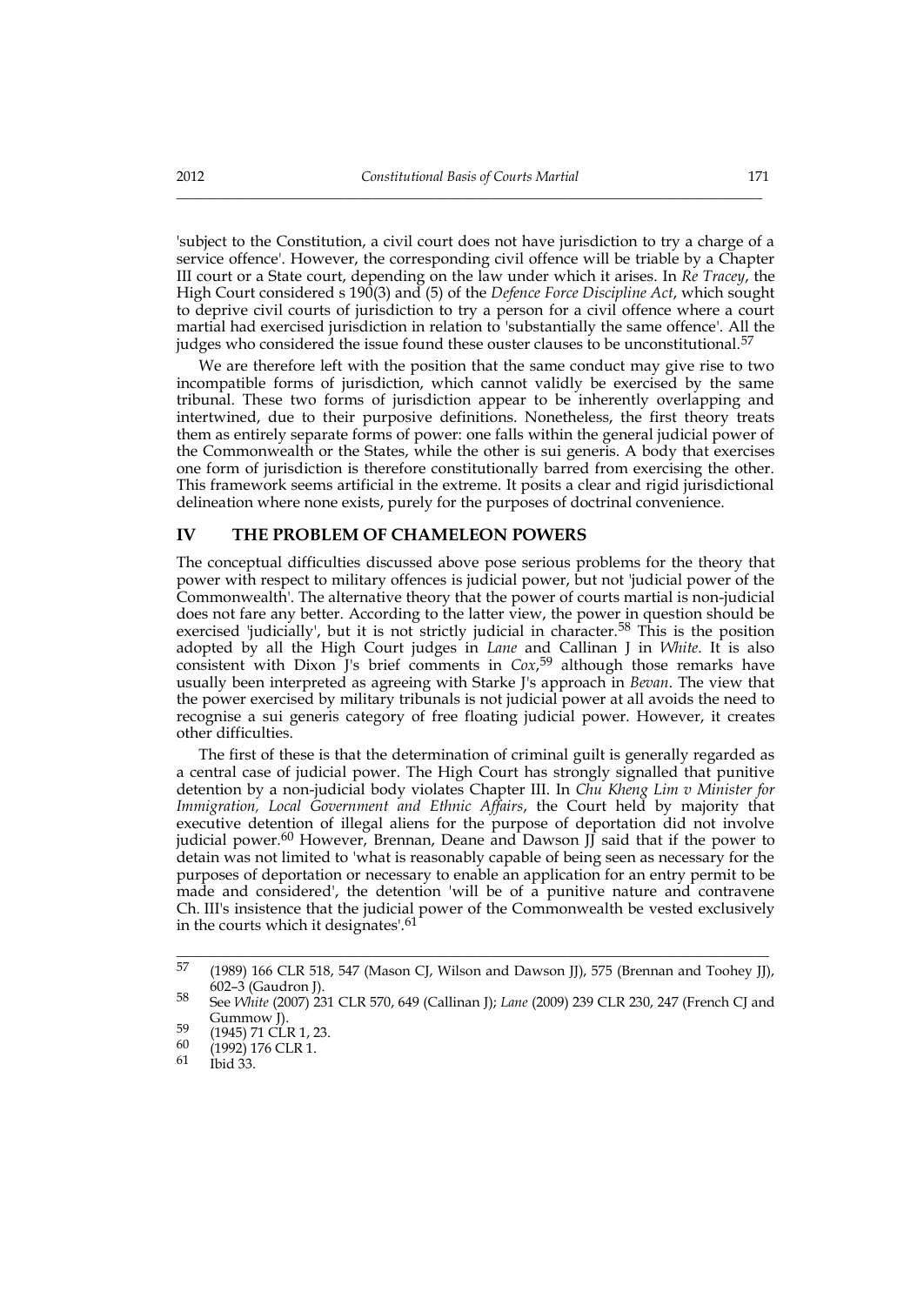172 *Federal Law Review* Volume 40  $\_$  ,  $\_$  ,  $\_$  ,  $\_$  ,  $\_$  ,  $\_$  ,  $\_$  ,  $\_$  ,  $\_$  ,  $\_$  ,  $\_$  ,  $\_$  ,  $\_$  ,  $\_$  ,  $\_$  ,  $\_$  ,  $\_$  ,  $\_$  ,  $\_$  ,  $\_$  ,  $\_$  ,  $\_$  ,  $\_$  ,  $\_$  ,  $\_$  ,  $\_$  ,  $\_$  ,  $\_$  ,  $\_$  ,  $\_$  ,  $\_$  ,  $\_$  ,  $\_$  ,  $\_$  ,  $\_$  ,  $\_$  ,  $\_$  ,

This reasoning was subsequently followed by a majority of the High Court in *Al-Kateb v Godwin* where the judges remarked that detention of persons other than for the purposes of deportation would violate Chapter III.<sup>62</sup> As Gummow J observed, a law falling into this category is invalid 'because the detention for which it provides is but an incident of the essential judicial function of adjudging and punishing criminal guilt'. <sup>63</sup> These observations support the conclusion that detention other than for a legitimate executive purpose such as deportation of an alien is punitive and involves the exercise of judicial power. The trial and punishment of service personnel for breaches of discipline, according to this line of reasoning, is clearly judicial in character.

The High Court in *Lane* took the view that traditional courts martial exercise nonjudicial power because of the non-conclusive nature of their decisions. However, this position raises serious difficulties. We have seen that a key requirement in Griffith CJ's famous definition of judicial power in *Huddart, Parker* is its 'binding and authoritative' character. <sup>64</sup> However, his Honour was careful to immediately qualify this element by the words 'whether subject to appeal or not'.<sup>65</sup> The Federal Court and other federal and State courts clearly exercise judicial power, although their decisions are subject to ordinary (as opposed to *de novo*) review upon appeal. The decisions of courts martial under the *Defence Force Discipline Act* and preceding legislation were arguably conclusive in this sense, contrary to the arguments put forward in *Lane*. The decisions could not be re-litigated, varied by the same tribunal or questioned in collateral proceedings. The reviewing authorities within the military chain of command did not conduct *de novo* hearings as defined unanimously by the High Court in *Brandy v Human Rights and Equal Opportunity Commission*. 66

Henry Burmester has recently argued — correctly, in our view — that the susceptibility of military tribunal decisions to review within the chain of command on strictly limited grounds does not in substance change the authoritative and therefore judicial character of the decisions.<sup>67</sup> Burmester further argues that the reviewing authorities within the chain of command themselves exercise judicial power.<sup>68</sup> This argument draws support from the opinion of Hayne, Heydon, Crennan, Kiefel and Bell JJ in *Lane* that such authorities made final, binding and enforceable decisions about guilt and punishment and that they did so on limited grounds 'expressed in terms very like those found in common form criminal appeal statutes' conferring appellate jurisdiction on criminal appeal courts.<sup>69</sup> The traditional military justice process is therefore not relevantly distinguishable from the civil system of criminal justice. There is a right of appeal from a decision of a criminal court, whereas a decision of a court martial is automatically reviewed within the chain of command. However, this distinction, in our view, is not significant.

 $^{62}$  (2004) 219 CLR 562.<br>
<sup>63</sup> Ibid 605 Cf 582 (Mc

 $^{63}$  Ibid 605. Cf 582 (McHugh J), 650 (Hayne J), 657 (Callinan J).<br>64 (1000) 8 CLB 220, 257

 $^{64}$  (1909) 8 CLR 330, 357.

 $^{65}$  Ibid.<br> $^{66}$  (100

<sup>66</sup> (1995) 183 CLR 245, 263 (Mason CJ, Brennan and Toohey JJ), 271 (Deane, Dawson, Gaudron and McHugh JJ).

<sup>67</sup> Henry Burmester, 'The Rise, Fall and Proposed Rebirth of the Australian Military Court' (2011) 39 *Federal Law Review* 195, 205.

 $^{68}$  Ibid 206.<br> $^{69}$  (2000) 23

<sup>(2009) 239</sup> CLR 230, 259.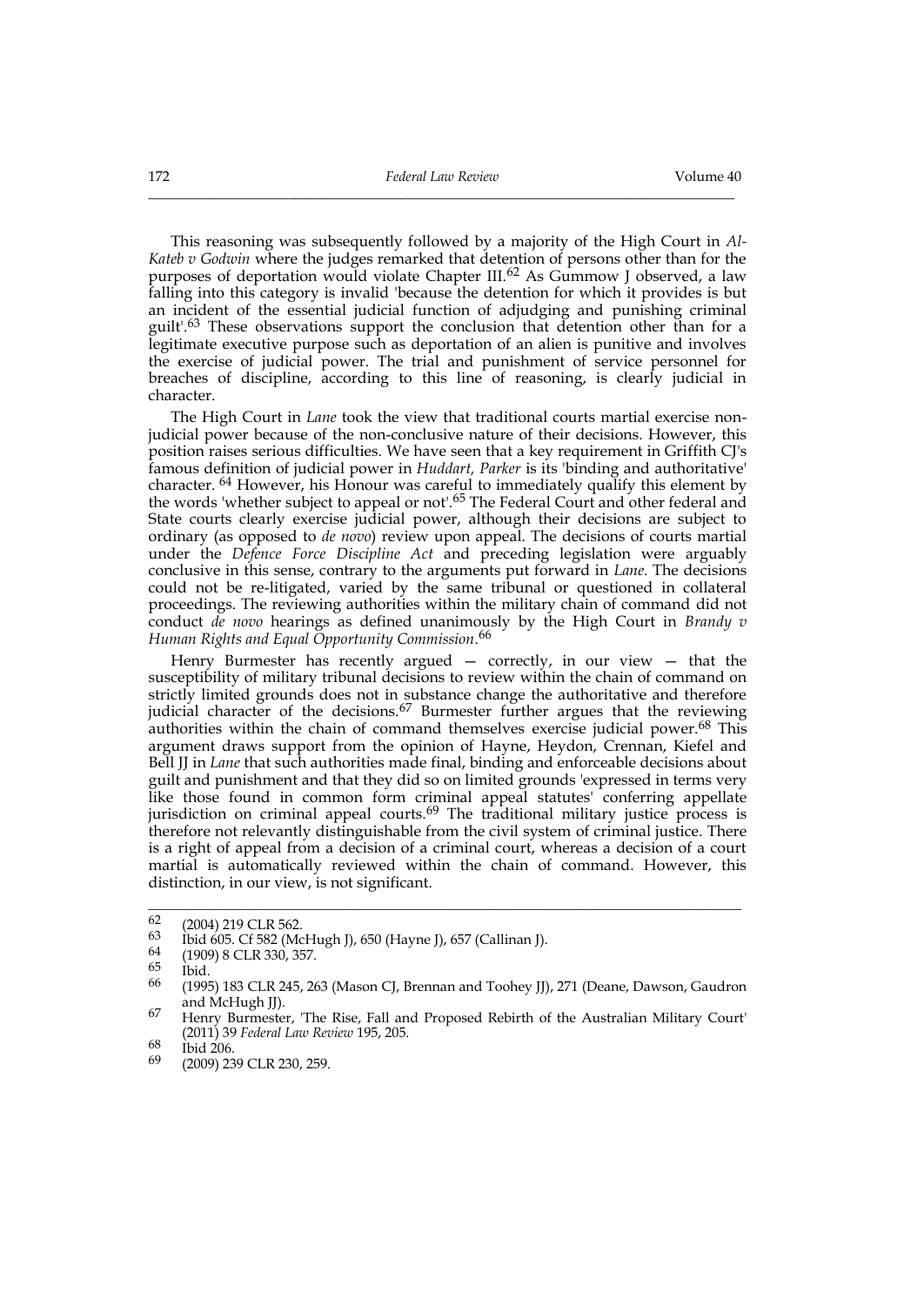If our argument that the power of courts martial is indistinguishable from judicial power is correct, the question arises whether its treatment as non-judicial in the hands of military tribunals can be justified by the so-called chameleon theory adopted by the High Court in *R v Quinn; Ex parte Consolidated Food Corporation*. <sup>70</sup> The chameleon theory holds that there is a category of powers that may be regarded as judicial when exercised by the courts and non-judicial when exercised by other tribunals. However, the theory suffers from the same artificiality as the attempt to establish a category of free floating judicial power discussed in the previous section. Moreover, the theory of chameleon powers strays into dangerous constitutional territory, since it opens the door for the legislature to take strictly judicial power outside the reach of Chapter III simply by conferring it upon a non-judicial body.

It is important to distinguish the theory of chameleon powers from the interpretive technique used by the High Court to determine the nature of a power when the language of the enabling provision leaves it in doubt. This problem arises most often when it is not clear whether a tribunal must make its decision according to established law, thereby giving effect to existing rights and obligations, or is empowered to modify existing legal relations. The answer to this question depends on the width of the statutory discretion conferred on the tribunal. Where the language of the statute leaves the nature of the power unresolved, the High Court correctly looks for clarification of Parliament's intention by considering the body that is chosen to exercise it. Kitto J explained this method in *R v Spicer; Ex parte Australian Builders' Labourers' Federation* as follows:

The reason for concluding in some such cases that the judicial character of the repository imparts a judicial character to the power is simply that the former provides a ground for an inference, which in those cases there is nothing or not enough in other considerations to preclude, that the power is intended and required to be exercised in accordance with the methods and with a strict adherence to the standards which characterise judicial activities.71

Mason J was referring to this interpretive technique when he remarked in *R v Hegarty; Ex parte City of Salisbury* that '[a] function may take its character from that of the tribunal in which it is reposed', adding that 'if a function is entrusted to a court, it may be inferred that it is to be exercised judicially'. 72

The methodology described above allows the location of the power to determine its nature. Power will be wider and more accommodating of policy considerations when placed in the hands of an administrative agency, while it will be treated as strictly judicial if vested in a court. The chameleon theory is different, since it does not determine the nature of the power, but merely how it is characterised. Thus, in *Quinn*, the power to cancel the registration of trademarks was considered to be administrative in the hands of the Registrar of Trade Marks, <sup>73</sup> while in *Farbenfabriken Bayer Aktiengesellschaft v Bayer Pharma Pty Ltd*<sup>74</sup> the power to determine opposed applications for the registration of trademarks was held to be judicial power in the hands of the judges of the High Court.

<sup>70</sup> (1977) 138 CLR 1 ('*Quinn'*).

 $\frac{71}{72}$  (1957) 100 CLR 277, 305.

 $\frac{72}{73}$  (1981) 147 CLR 617, 628.

 $^{73}$  (1977) 138 CLR 1, 7-12 (Jacobs J).<br>74 (1959) 101 CLB 452

<sup>(1959) 101</sup> CLR 652.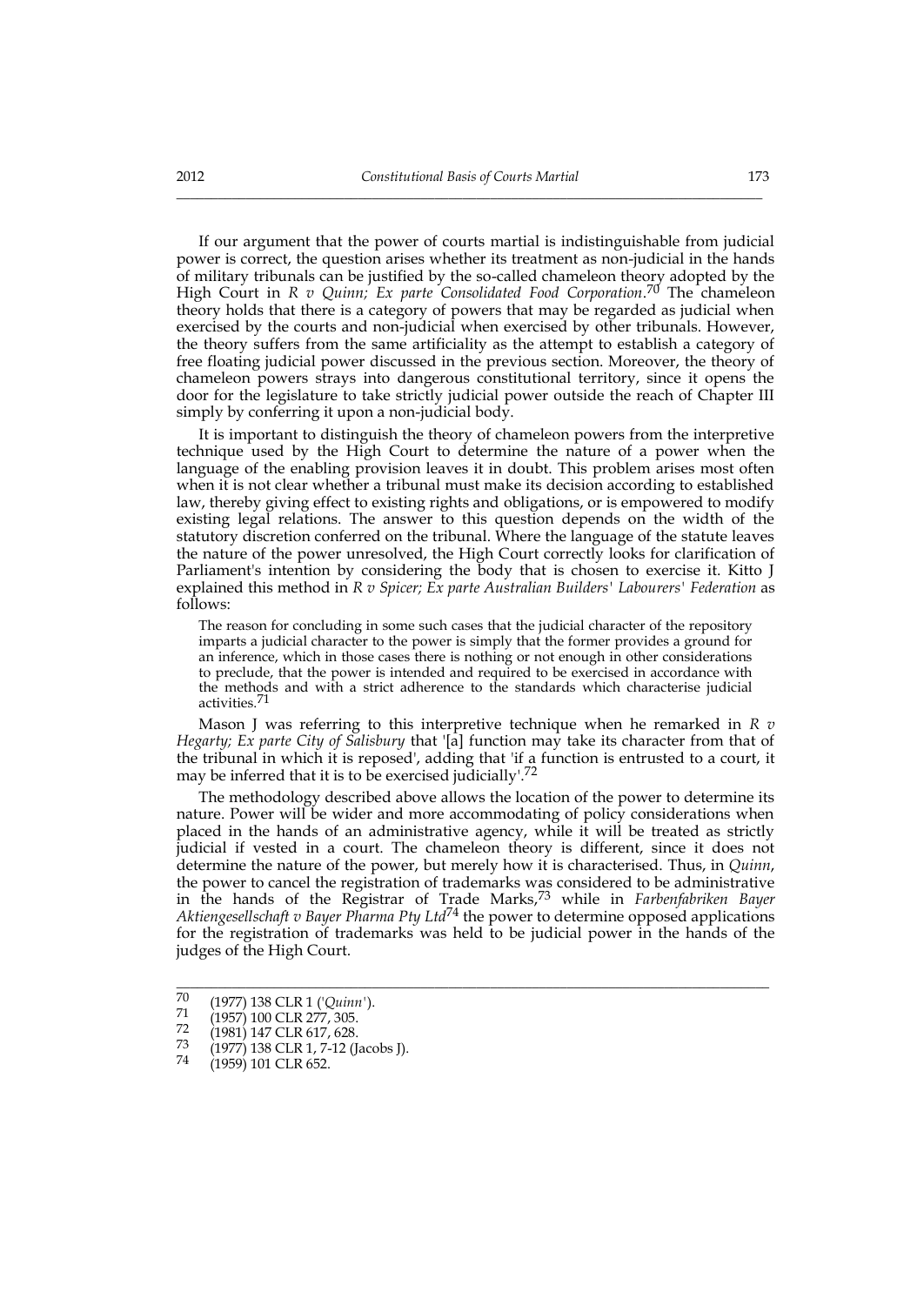The chameleon theory has been previously criticised by one of the authors of this article.<sup>75</sup> It was judicially condemned by Kirby J in two recent cases. In *Visnic v Australian Securities and Investments Commission*, his Honour stated:

There has been a clear tendency on the part of the Commonwealth of late to meet virtually every appeal to the separation of powers doctrine in the Constitution by an invocation of the "chameleon" principle. The Commonwealth then says that it can solve virtually all supposed infractions of the doctrine by the decision that it makes to assign the functions in question to courts or to executive bodies at its own pleasure. We need to be careful lest this "doctrine", taken too far, destroys the important objectives which the constitutional separation of powers serves. It is of the nature of executive government (and sometimes parliaments) to be impatient with the requirements of such separation. However, the separation can sometimes protect the interests of the people and serve important constitutional ends that this Court should be vigilant to safeguard.<sup>76</sup>

Kirby J reiterated his criticism in *Albarran v Companies Auditors and Liquidators Disciplinary Board*, stating that '[i]f it were left uncontrolled, this principle could have a tendency to subvert the constitutional separation of powers'. <sup>77</sup> His Honour further affirmed that '[i]n every case, it is for the courts (ultimately this Court) to characterise the federal law in question and to decide whether it involves the vesting of federal judicial power in an impermissible repository<sup>178</sup> We respectfully endorse Kirby J's position as indispensable to the preservation of the separation of powers envisaged in the *Constitution*.

The argument that a power is not judicial when it is not vested in a Chapter III court is a *petitio principii*. It would make the rule in the *Boilermakers' Case* vacuous. Moreover, State courts indisputably exercise judicial power, although that power cannot be vested in federal courts, as authoritatively stated in *Re Wakim*. <sup>79</sup> We therefore reject the chameleon theory as a foundation for the constitutional validity of courts martial. The better approach is to recognise frankly that courts martial exercise the judicial power of the Commonwealth. The constitutionality of such tribunals lies in a historically mandated and pragmatically justified exception to the rule that judicial power of the Commonwealth must be exercised by the courts designated in Chapter III.

## **V A THIRD ALTERNATIVE**

We have argued that attempts to characterise the power of courts martial as either a sui generis form of judicial power or not judicial power at all are unconvincing. This leaves us with the third theory outlined at the start of this article, according to which the power exercised by courts martial is 'the judicial power of the Commonwealth' within the meaning Chapter III, but can be exercised by military tribunals under a limited exception to the rule in the *Boilermakers' Case*, justified by the defence power granted by s 51(vi) viewed in light of historical and pragmatic considerations.

The third view described above was advocated in an early article on military justice by Zelman Cowen. Cowen supported the High Court's decisions in *Bevan* and *Cox* on

<sup>75</sup> Ratnapala, above n 9, 142–3.<br>76 (2007) 221 CLB 281, 292.

 $^{76}$  (2007) 231 CLR 381, 393.<br>  $^{77}$  (2007) 231 CLR 350, 371

 $^{77}$  (2007) 231 CLR 350, 371.

 $\frac{78}{79}$  Ibid.

<sup>(1999) 198</sup> CLR 511.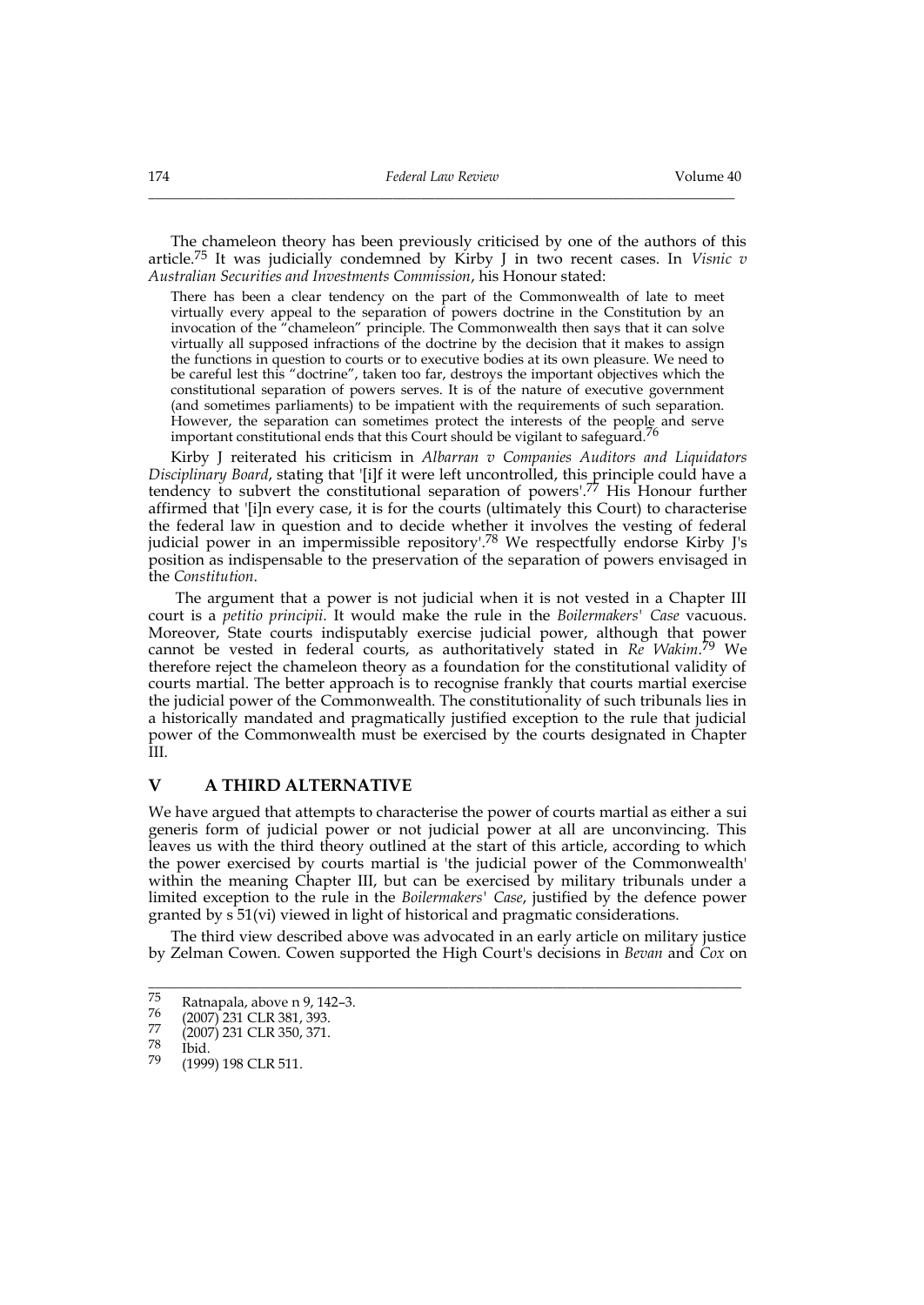practical grounds, but questioned their theoretical soundness. He pointed out that, unlike the Fifth Amendment to the *United States Constitution*, the *Australian Constitution* does not explicitly exempt courts martial from the normal rules regarding judicial power.<sup>80</sup> Nonetheless, he argued that the High Court's court martial cases are best viewed as 'an anomalous exception to the provision of the *Constitution* concerning judicial power, based, no doubt, on practical grounds'.<sup>81</sup> In other words, while courts martial exercise judicial power within the normal constitutional meaning of that term, their legitimacy is preserved by a pragmatic exception to the rule in the *Boilermakers' Case*.

Cowen's view has been taken up by a number of academic authors.<sup>82</sup> Until recently, however, it had not gained any traction in the High Court. This changed with the judgments of Kirby J in *Re Colonel Aird; Ex parte Alpert*<sup>83</sup> and *White*. <sup>84</sup> Kirby J's judgment in *White* rejected the majority position that military tribunals exercise judicial power, but not 'the judicial power of the Commonwealth'. He stated his view as follows:

The supposed point of distinction, propounded to permit service tribunals to escape from this characterisation in s 71 of the Constitution, is that, whilst they exercise "judicial power", it is not "the judicial power of the Commonwealth under Ch III of the Constitution". As a matter of language, logic, constitutional object and policy, this supposed distinction should be rejected. It has never hitherto commanded the endorsement of a majority of this Court. It should not do so now.<sup>85</sup>

According to Kirby J, the power historically exercised by military tribunals is *both* judicial power and 'judicial power of the Commonwealth'. The rule in the *Boilermakers Case* holds that such power may only be exercised by Chapter III courts. However, Kirby J concedes that a limited exception to this rule is necessary in order to support the historical jurisdiction of courts martial in disciplinary matters.<sup>86</sup>

The third theory has a number of advantages. In the first place, it is more conceptually straightforward than the alternatives. It avoids an artificial and strained construction of the phrase 'judicial power of the Commonwealth' in s 71. It avoids creating a sui generis form of free floating judicial power allegedly beyond the jurisdiction of both the Commonwealth and the States. It does not create an artificial exception to long-held understandings of judicial power. Instead, it adopts the commonsense view that the power to try service offences is a paradigmatic form of judicial power according to the definition of Griffith CJ in *Huddart, Parker* and, since it is conferred by Commonwealth legislation authorised by  $s$  51(vi), it is 'the judicial power of the Commonwealth'.

The main disadvantage of the third theory is that it involves creating an exception to one of the High Court's most long standing and fundamental constitutional doctrines: namely, the strict separation of judicial power from other powers. In this respect, though, it is not alone. Both of the other views canvassed above also involve

<sup>80</sup> Cowen, above n 9, 842–3.<br>81 Ibid 843

 $\frac{81}{82}$  Ibid 843.

<sup>82</sup> See, eg, Ratnapala, above n 9, 179–80; Brown, above n 9; Mitchell and Voon, above n 9.<br>83 (2004) 220 CLB 208 (R)  $(1, 4, 4, 1)$ 

<sup>83</sup> (2004) 220 CLR 308 ('*Re Aird'*).

 $\frac{84}{85}$  (2007) 231 CLR 570.

<sup>85</sup> Ibid 616. Cf *Re Aird* (2004) 220 CLR 308, 332.

<sup>86</sup> For an earlier argument along these lines, see Ratnapala, above n 9*,* 179–80.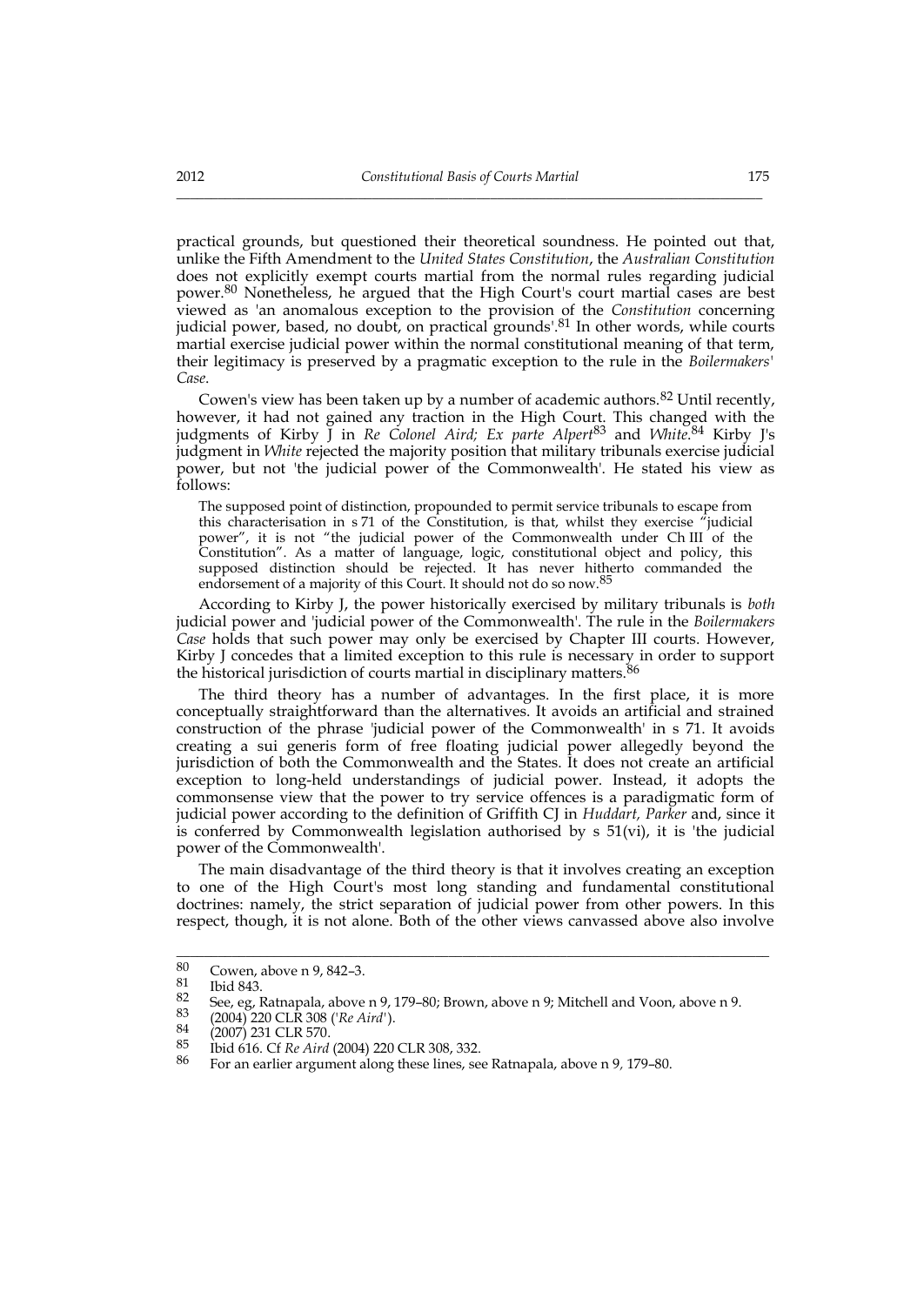creating an exception to the normal rules on judicial power. Rather than confronting the exception directly, however, they obscure it behind artificial reasoning about the meaning of 'judicial power of the Commonwealth' or the definition of judicial power itself. It would be better, in our view, to confront the nature of the exception as clearly and coherently as possible. This can only be done by acknowledging that an exception to the general rule is being created, then looking frankly at the reasons for the exception and examining its limits.

The justification for recognising this exception was carefully considered by Kirby J in *White.* His Honour was mindful of the seriousness of drawing implications from the text and structure of the *Constitution*. However, he saw sufficient reason to draw the implication from the nature of the defence power in  $s$  51(vi) understood against its historical background. His Honour stated his principal reason as follows:

[T]he grant of power by s 51(vi) of the Constitution, read in the manner proper to its purpose and against the history that preceded it, imports powers for individuals and institutions, as necessary, to ensure the proper functioning of naval and military forces. Such forces were obviously envisaged by the Constitution. It is of the nature of naval and military (and now air) forces that they must be subject to elaborate requirements of discipline. This is essential both to ensure the effectiveness of such forces and to provide discipline. This is essential both to ensure the effectiveness of such forces and to provide the proper protection for civilians from service personnel who bear, or have access to, arms.<sup>87</sup>

His Honour saw a parallel for this line of reasoning in the High Court's validation in *R v White; Ex parte Byrnes*<sup>88</sup> of the exercise by administrative authorities of disciplinary powers over public servants.<sup>89</sup>

We might flesh out this reasoning as follows. The defence of the Commonwealth and States is a responsibility that the *Constitution* has reposed in the Commonwealth executive. Even if we disregard the words of s  $51(vi)$ , this responsibility may be inferred from s 61 read with s  $51(xxxix)$ , as well as from the establishment of the Federation as a self-governing polity. The defence responsibility presupposes the maintenance of a military force. It is evident from tradition and pragmatic experience that the capacity, albeit within limits, to discipline its members without recourse to the civil courts is an intrinsic quality of a military force. Hence, such capacity is constitutionally mandated. When the judicature provisions are read in the light of this necessity, it is not unreasonable to infer that they admit, in the case of military justice, a limited exception to the rule confining the judicial power of the Commonwealth to courts established in accordance with Chapter III.

#### **VI THE SERVICE CONNECTION IMPERATIVE**

Kirby J combines his support for the third theory in *Re Aird* and *White* with a strong endorsement of the view that military tribunals may only hear charges connected to service discipline.<sup>90</sup> In other words, he endorses the service connection theory over its service status counterpart. This is far from coincidental. The constitutional reasoning underpinning the third view on the judicial power issue renders the service status theory implausible, since it relies on drawing a necessary implication from s 51(vi). The

<sup>87</sup> *White* (2007) 231 CLR 570, 627. Cf Ratnapala, above n 9*,* 179–80.

 $\frac{88}{89}$  (1963) 109 CLR 665.

 $\frac{89}{20}$  (2007) 231 CLR 579, 627.

<sup>90</sup> (2004) 220 CLR 308, 327–30; (2007) 231 CLR 570, 616–21.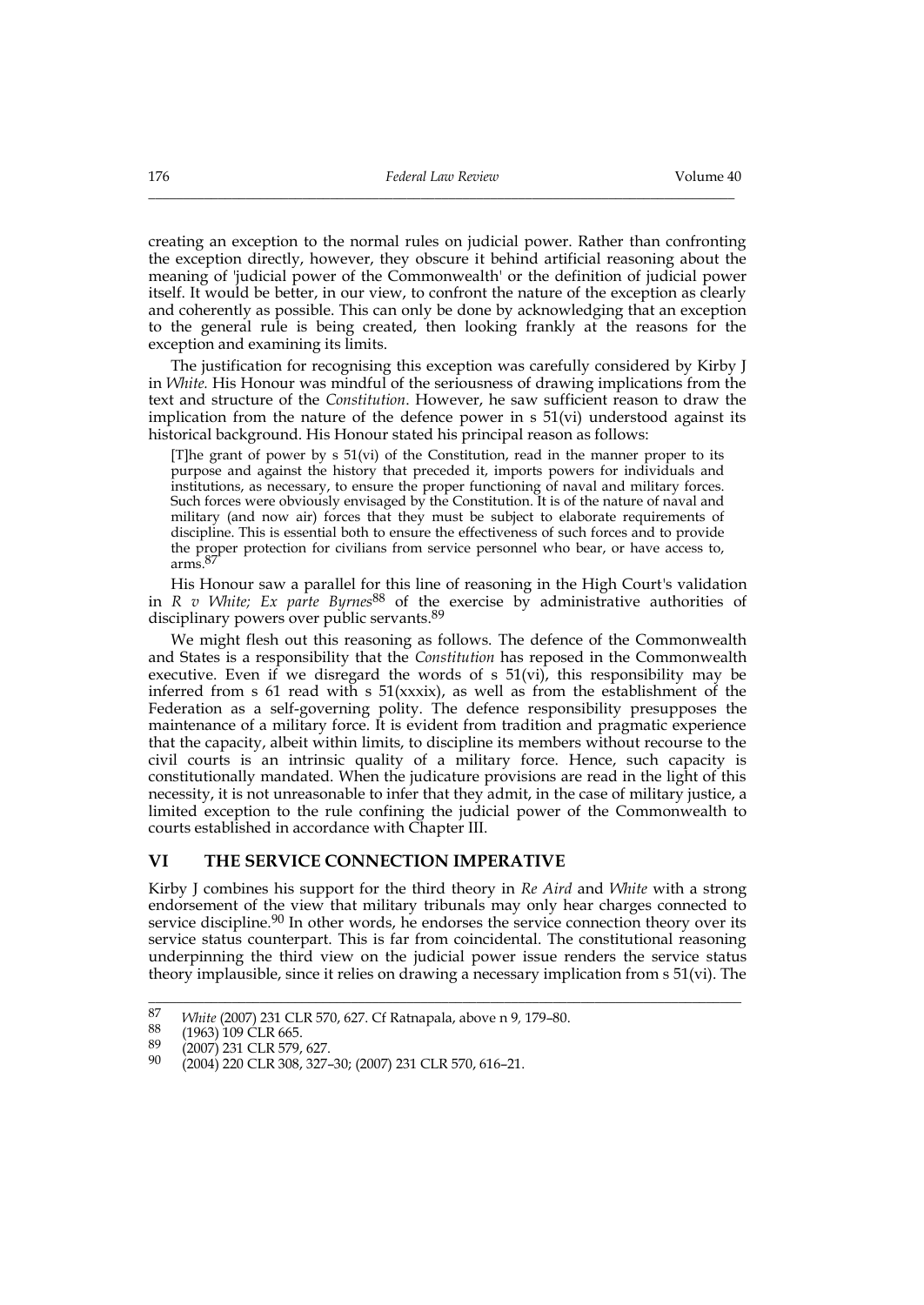implication, as we have seen, is founded on the idea that a system of military discipline is an intrinsic feature of a military force. This justifies a limited exception to the requirements of Chapter III regarding the exercise of the judicial power of the Commonwealth.

However, this reasoning only extends as far as is necessary to give effect to the power conferred by s 51(vi). We noted previously that the power is granted 'subject to this Constitution'. Any attempt to use  $s$  51(vi) to create an exception to the requirements of Chapter III must therefore rely on drawing necessary implications from the nature of the power granted by that provision. A strong argument can be made that the establishment and maintenance of a military force necessarily requires an internal system of military discipline. It is much harder to argue that the existence of such a force requires that military tribunals be granted jurisdiction over any offence, disciplinary or otherwise, committed by a service person. The power of military tribunals to try offences unrelated to military discipline does not fall within the necessary scope of s 51(vi). It is therefore not covered by the exception to Chapter III arising from that power.

There are other compelling reasons that support this view. Any crime committed by a defence member or a defence civilian (whether it has a service element or not) will have a negative effect on the military service, just as much as criminal actions of a public servant in private life will affect the public service to some degree. This does not mean that the object of maintaining service discipline is always better served by the trial of the offender by a service tribunal. The needs of military discipline may in fact be better served in some cases by the trial of offences in the ordinary courts. The greater independence and competence of courts and the wider scope for appellate review within the civil system can only enhance the confidence within service ranks of fair treatment in criminal matters — a factor that is more likely than not to improve service morale. As Kirby J noted in *Re Aird*:

The culture of the military is not one in which independent and impartial resolution of charges comes naturally. These considerations reinforce the need for great caution in expanding the reach of the system of service tribunals, particularly in time of peace.<sup>91</sup>

The 2005 Senate Report on *The Effectiveness of Australia's Military Justice System*  accepted Kirby J's view in recommending the establishment of the more independent AMC, whose constitutional status was later considered by the High Court in *Lane*. 92 Such concerns, the Committee noted, led to reforms of military justice in Canada and the United Kingdom and caused debate in the United States.<sup>93</sup>

There is another reason to limit the jurisdiction of military tribunals to offences that peculiarly affect military discipline. The victims of offences committed by service personnel may be members of the general public. Consider the following scenarios. In the first, a service member is accused of assaulting a superior officer. If proved, this is a serious breach of military discipline and a service offence that, by any theory, will fall within the jurisdiction of a court martial. In the second, a service member is accused of assaulting a member of the public. This will be a crime under State law and a federal offence by virtue of the *Defence Force Discipline Act*. In this case, the interests of the

<sup>91 (2004) 220</sup> CLR 301, 341.<br>92 Conata Foreign Affairs 1

Senate Foreign Affairs, Defence and Trade References Committee, Parliament of Australia, *The Effectiveness of Australia's Military Justice System* (2005) 88–89.

<sup>93</sup> Ibid 90-96.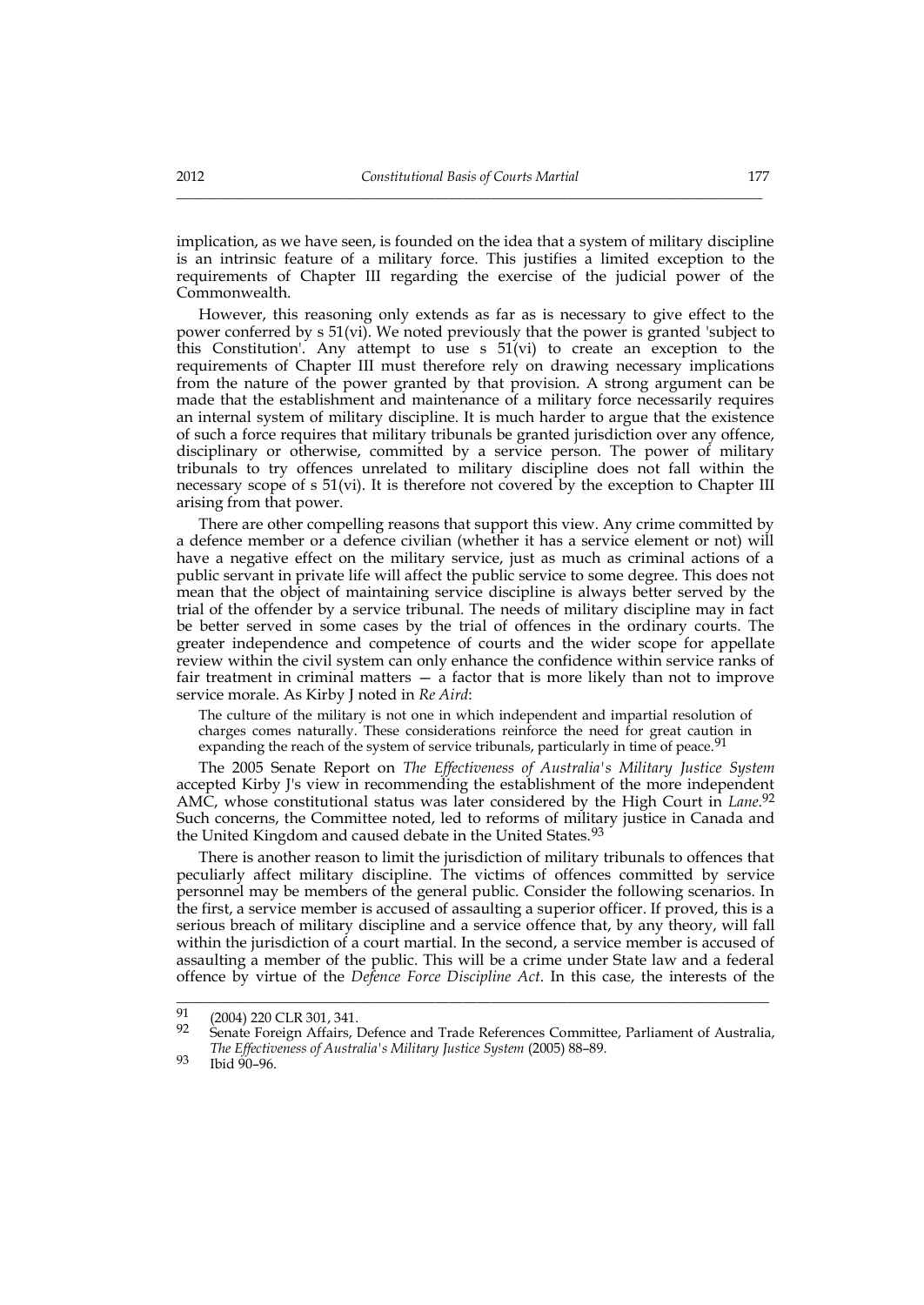victim and of the public are likely to be best served by the investigative and judicial processes of the civil system.

The traditional system of military justice has come under critical scrutiny in recent decades. In *Findlay v United Kingdom*, the European Court of Human Rights held that the United Kingdom counterpart to the *Defence Force Discipline Act* contravened Article 6(1) of the *European Convention on Human Rights* by denying a service member's entitlement to trial by 'an independent and impartial tribunal established by law'.<sup>94</sup> The Canadian Supreme Court held in *R v Généreux* that a general court martial under the *National Defence Act 1985* (Canada) was not an independent and impartial tribunal for the purposes of s 11(d) of the *Canadian Charter of Rights and Freedoms*. <sup>95</sup> In the Australian context, the 2005 Senate Report cited above observed that '[i]t is becoming increasingly apparent that Australia's disciplinary system is not striking the right balance between the requirements of a functional Defence Force and the rights of Service personnel'. 96

The establishment of the AMC was an attempt to strike this balance. In designating the AMC as a court of record and making its decisions reviewable only by the Appeals Tribunal and the Federal Court, Parliament sought to insulate the process of adjudication from the chain of command without actually bringing the system within Chapter III. The attempt failed because the High Court thought the elimination of the chain of command from the process made the AMC's power part of the judicial power of the Commonwealth. The AMC could not exercise the power, since it was not a validly constituted Chapter III court. However, the constitutional objection to the AMC dissipates under the third theory. If military jurisdiction with respect to service connected offences is regarded as judicial power of the Commonwealth, but may nevertheless be vested in military courts as an exception to the general rule, a body such as the AMC may validly exercise that power.

This framework has the advantage of removing any constitutional barriers to civil courts trying Commonwealth or State criminal offences with a connection to military discipline. The third alternative, when coupled with the service connection requirement of military jurisdiction, also offers a logical way of dealing with service and civil offences constituted by the same actions. The principal argument against the service connection theory, as Geoffrey Kennett highlights, is the difficulty of separating service connected offences from other offences.<sup>97</sup> Gleeson CJ in *White* found the problem insuperable. His Honour noted that a service offence cannot be defined solely by reference to the elements of the offence, but depends on other circumstances such as the place and time of commission. Conduct that constitutes a civil offence may become a service offence if it is committed in wartime or overseas. His Honour stated:

If, contrary to the plaintiff's argument, one were to adopt a different test for conduct in wartime, or overseas, then one would be accepting that on some occasions the circumstances (of time and place) in which conduct occurred would be material, perhaps

<sup>94 (1997) 24</sup> EHRR 221, 243-6.

 $^{95}$  [1992] 1 SCR 259.

<sup>96</sup> Senate Foreign Affairs, Defence and Trade References Committee, above n 92, 98.<br>97 Conformation Theoforesity is a population of Military for the Director Director

<sup>97</sup> Geoffrey Kennett, 'The Constitution and Military Justice after *White v Director of Military Prosecutions*' (2008) 36 *Federal Law Review* 231, 240.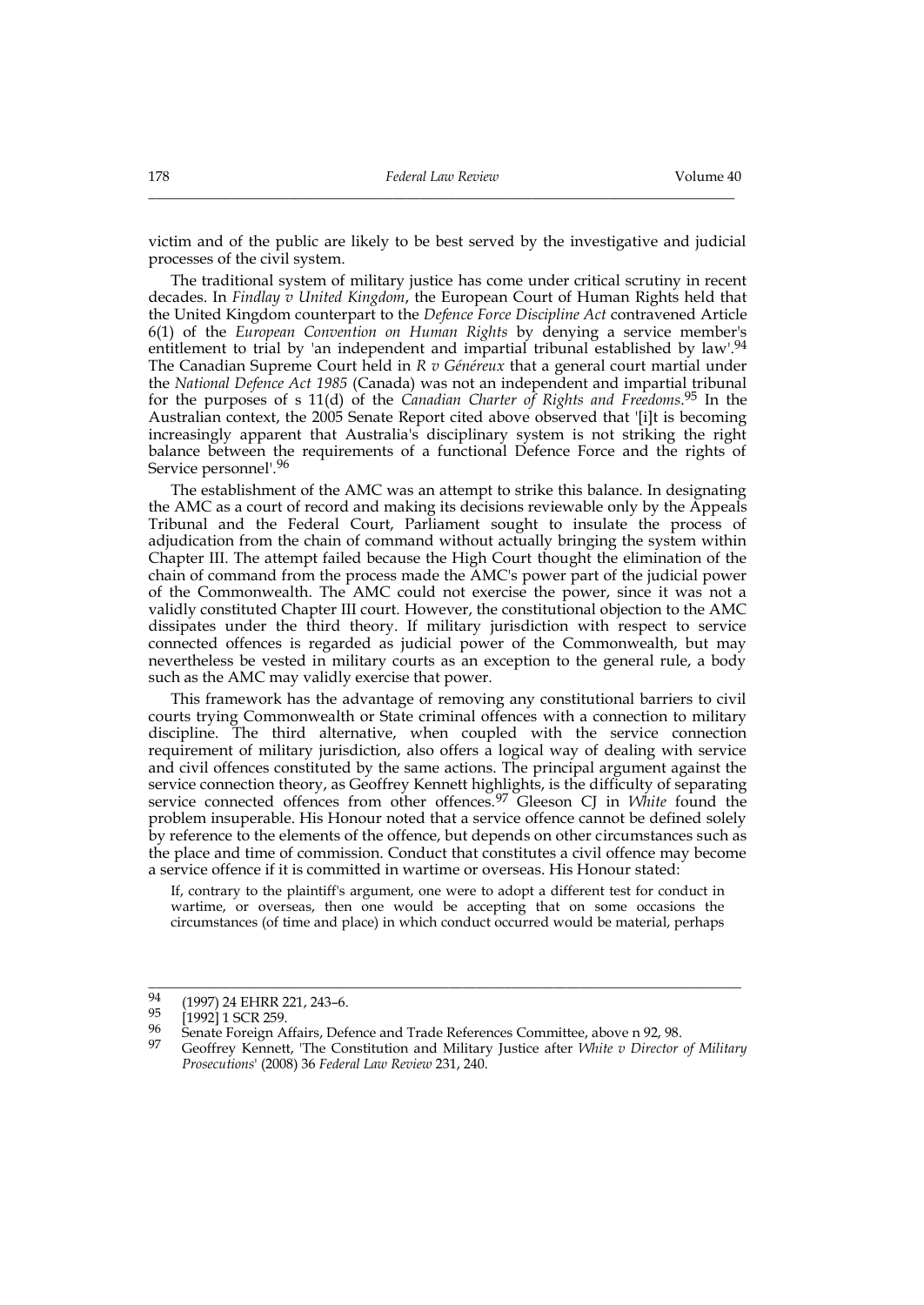decisive, and on other occasions the circumstances would be irrelevant. This seems illogical.98

However, this argument is unpersuasive. There is no illogicality in identifying service offences according to circumstances in which they are committed. Unless the separation of powers in the *Commonwealth Constitution* is disregarded, the responsibility of determining whether an offence should be tried by a civil court or by a military tribunal is unavoidable. If a service member robs a civilian in Sydney, the offence falls within the jurisdiction of the New South Wales Supreme Court and ultimately of the High Court in appeal. The protection of Chapter III extends to all citizens, including victims of crime. If the military authorities decide to try the offence by a court martial, that decision will be reviewable by the High Court in proceedings under s 75 of the *Constitution*.

As Brennan and Toohey JJ said in *Re Nolan; Ex parte Young*, the High Court in such proceedings will read down the power given to military authorities by the *Defence Force Discipline Act* in accordance with s 15A of the *Acts Interpretation Act 1901* (Cth) so as not to exceed the power of the Commonwealth.<sup>99</sup> This is a decision that cannot be avoided unless the view is taken that a military decision to prosecute a defence member or defence civilian always trumps the jurisdiction of civil courts. If it cannot be avoided, then the duty of the military authorities and, ultimately, the courts is to examine each case to determine whether an offence affects military discipline. We therefore agree with Brennan and Toohey JJ's statement that '[t]he general provisions conferring jurisdiction can and must be read down so that the powers conferred by the Discipline Act are exercised only for the purpose of maintaining and enforcing military discipline'. 100

We note that at the time of writing the Commonwealth government has responded to the decision in *Lane* by introducing the Military Court of Australia Bill 2012 (Cth) with the object of establishing the Military Court of Australia (MCA) as a Chapter III court. Part 2 of the Bill seeks to make the appointment, remuneration and dismissal of the judges of the AMC and the Federal Magistrates (who are also vested with military jurisdiction) fully compliant with s 72 of the *Constitution*. The MCA will be vested under Part 5 Division 2 of the Bill with original jurisdiction in respect of service offences under the *Defence Force Discipline Act.* It has appellate jurisdiction under Part 6 Division 2 to hear appeals from the judgments of a single judge of the MCA or of a Federal Magistrate. The whole scheme therefore envisages the vesting of complete jurisdiction over military offences in a Chapter III court and is designed to make the MCA independent of the military chain of command.

There is no scope in this article to make a comprehensive analysis of the Bill in its present form. However, it seems that the constitutional validity of such an enactment will depend on judicial acceptance of our argument that the trial and punishment of strictly military offences involves the judicial power of the Commonwealth within Chapter III. If the jurisdiction to try these offences is a power sui generis, as some judges have suggested, its vesting in a Chapter III court will be invalid under the rule in the *Boilermakers' Case*. The Commonwealth may seek to rely on the dubious and dangerous chameleon theory, arguing that military jurisdiction is judicial in nature

 $\frac{98}{99}$  (2007) 231 CLR 570, 589.

 $^{99}$  (1991) 172 CLR 460, 485.

Ibid 487.